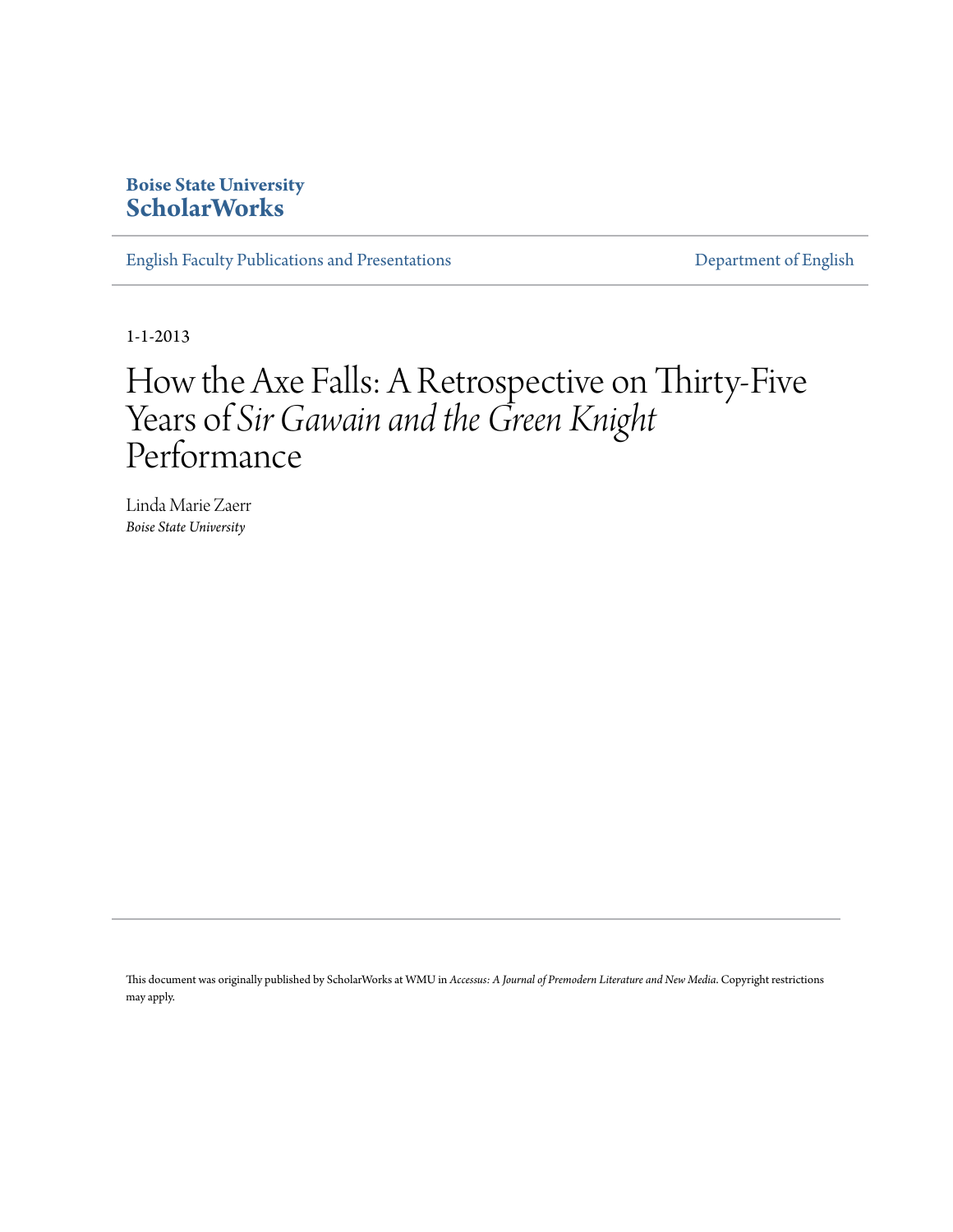### **In How the Axe Falls:A Retrospective on Thirty-five Years of** *Sir Gawain and the Green Knight* **Performance**

### Linda Marie Zaerr

This retrospective represents a new approach to using historical performance as a tool for understanding medieval narrative performance. The core of the article traces how an individual performer's interaction with a stable medieval text both indicates directions medieval performers may have taken and suggests the limitations imposed by modern performance conventions. The discussion touches on issues of adaptation and translation, variation in troupe composition and audience, expectations of modern audiences, impact of costume choices, and limitations of audio and video recordings as documentation of live performance. Juxtaposing eight performances of a single passage clarifies how performance can transform a text, and how a text can impose a consistent character across a range of performance redactions.

While one of the "popular romances" might seem a better choice for this study, market issues drive performance as much now as in the Middle Ages. *Sir Gawain and the Green Knight* is well known and loved and widely taught, and that is why I have a continuous record of renditions of this romance rather than any other. Despite its "literary" character, *Sir Gawain and the Green Knight* is resilient enough to withstand the exigencies of performance; even more, it twists its way into living analogs, weaving its "lel letteres" around music so that sometimes one strand shows and sometimes another; glimpses of meanings take shape that were invisible on the two-dimensional page.

#### **Medieval Performance of Narrative**

The Middle English romances tantalize readers with an illusion of performance, yet we have only manuscript versions where "mirthe and melodye" can only be imagined. Late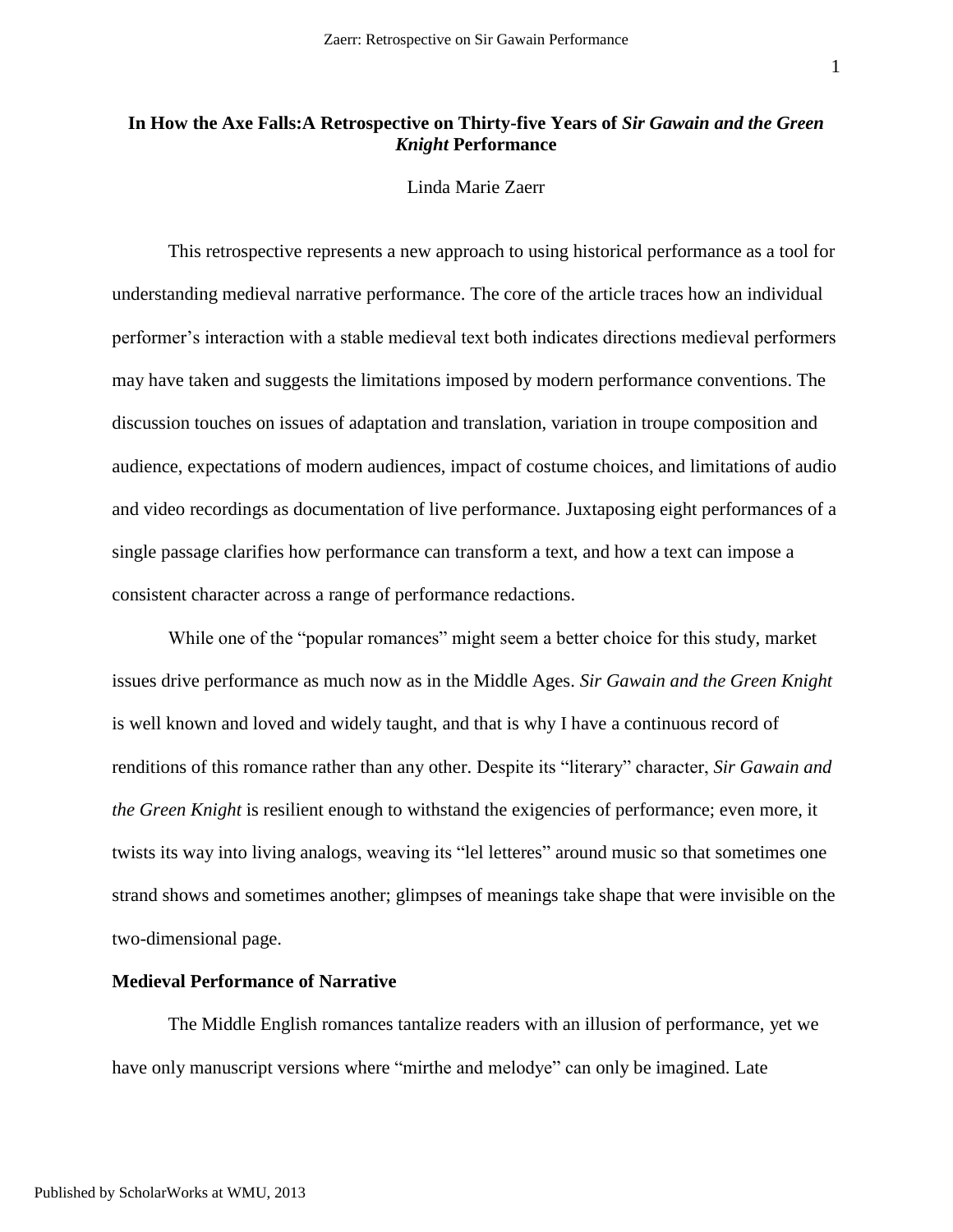medieval narrative is intriguingly situated between oral and written culture. While there is evidence of oral presentation and in some cases memorized oral transmission, the textual artifacts are exclusively written.<sup>1</sup>It is not surprising that this body of material has drawn considerable attention in the last decades from our culture, traditionally so reliant on one-way textual communication, but now immersed in a world of interactive visual and oral communication. Like the late Middle Ages, we are poised between written and visual/aural modes of reception, but in our reliance on recording we have moved far from the fluid realities of late medieval live performance.

The medieval romances, in fact, bear many similarities to our popular American movie culture. Many romances portray action-adventure stories, often with a love interest. As in movies, there is frequently a didactic element, and there is considerable evidence that they were performed with music. The genre is complex, and boundaries between romance and sermon and between romance and drama are often ambiguous.<sup>2</sup> We are reminded of the popular grounding

2. Nancy van Deusen, *The Harp and the Soul: Essays in Medieval Music* (Lewiston, NY: Edwin Mellen Press,1989), reminds us that medieval writers did not have terminology to distinguish "drama" from other genres; and Carol Symes, *A Common Stage: Theater and Public* 

<sup>1.</sup> The study of medieval orality builds on the work of Milman Parry, *The Making of Homeric Verse: The Collected Papers of Milman Parry*, ed. Adam Parry (Oxford: Clarendon Press, 1982); and Albert Lord, *The Singer of Tales* (Cambridge, MA: Harvard University Press, 1960). John Miles Foley, *The Singer of Tales in Performance* (Bloomington: Indiana University Press, 1995) explores issues of performance more fully in similar terms. Key studies treating orality in medieval texts include Alger Nicolaus Doane and Carol Braun Pasternack, eds., *Vox Intexta: Orality and Textuality in the Middle Ages* (Madison: University of Wisconsin Press, 1991); and W. F. H. Nicolaisen, ed., *Oral Tradition in the Middle Ages*, Medieval and Renaissance Texts and Studies 112 (Binghamton: Medieval and Renaissance Texts and Studies, 1995). The interdisciplinary nature of the topic is evident in works such as Bruce Rosenberg, *Folklore and Literature: Rival Siblings* (Knoxville: University of Tennessee Press, 1991). William A. Quinn and Audley S. Hall, *Jongleur: A Modified Theory of Oral Improvisation and its Effects on the Performance and Transmission of Middle English Romance* (Washington, DC: University Press of America, 1982) applied the principles of Parry and Lord to the Middle English romances.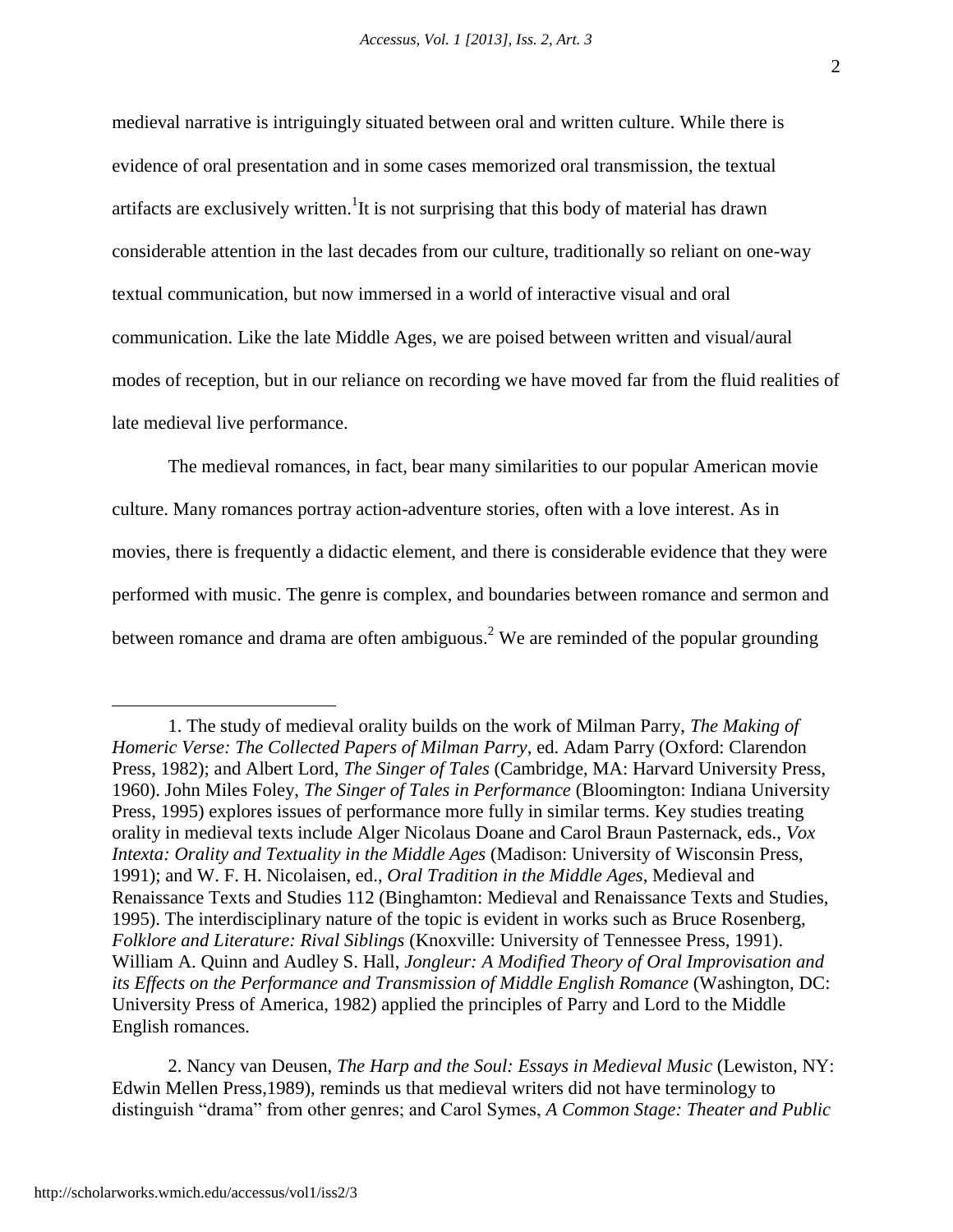ofthe genre by its derivation from the Old French *romanz*, the language spoken by the common people, as opposed to the Latin favored by intellectuals.

It is not possible, of course, to experience the original cultural context of medieval narrative, but much can be inferred by extrapolation from interdisciplinary perspectives. There are extensive records of entertainment events throughout Europe that included romance performance.<sup>3</sup> While most scholars agree that the *chanson de geste*, the French predecessor to the romance, was sung, there has been debate about whether late medieval French romances should be sung, recited metrically, or recited in a natural speech rhythm, or whether they should be performed at all.<sup>4</sup> Further, it is unclear how music may have been involved. Although there is extensive evidence that minstrels sang narrative while playing the harp or the vielle, there are very few extant narrative melodies. In most cases when music notation is included in a manuscript, it takes the form of a simple monophonic melody, evidently designed to be varied in

*Life in Medieval Arras* (Ithaca: Cornell University Press, 2007), demonstrates the generic fluidity of medieval texts in a specific situation.

3. John Stevens's comprehensive treatment, *Words and Music in the Middle Ages: Song, Narrative, Dance and Drama, 1050–1350* (Cambridge: Cambridge University Press, 1986), provides considerable information. Maria Dobozy, *Re-Membering the Present: The Medieval German Poet-Minstrel in Cultural Context* (Turnhout, Belgium: Brepols, 2005), uses interdisciplinary approaches to document and explicate the social context of medieval performers. Edmund Bowles, "Musical Instruments at the Medieval Banquet," *Revue Belge de Musicologie* 12 (1958): 41–51; and Constance Bullock-Davies, *Menestrellorum Multitudo: Minstrels at a Royal Feast* (Cardiff: University of Wales Press, 1978), and *Register of Royal and Baronial Domestic Minstrels 1272–1327* (Woodbridge: Boydell, 1986), discuss historically documented feasts involving narrative performance. Joyce Coleman's landmark book, *Public Reading and the Reading Public in Late Medieval England and France* (Cambridge: Cambridge University Press, 1996), provides detailed information about contexts for reading, in particular drawing attention to the importance of prelection.

4. Evelyn Birge Vitz, in *Orality and Performance in Early French Romance* (Cambridge: D. S. Brewer, 1999), argues persuasively that French verse romances were performed, and she offers several models. Sylvia Huot, "Voices and Instruments in Medieval French Secular Music: On the Use of Literary Texts as Evidence for Performance Practice," *Musica Disciplina* 43 (1989): 63–113, provides useful documentation of literary evidence.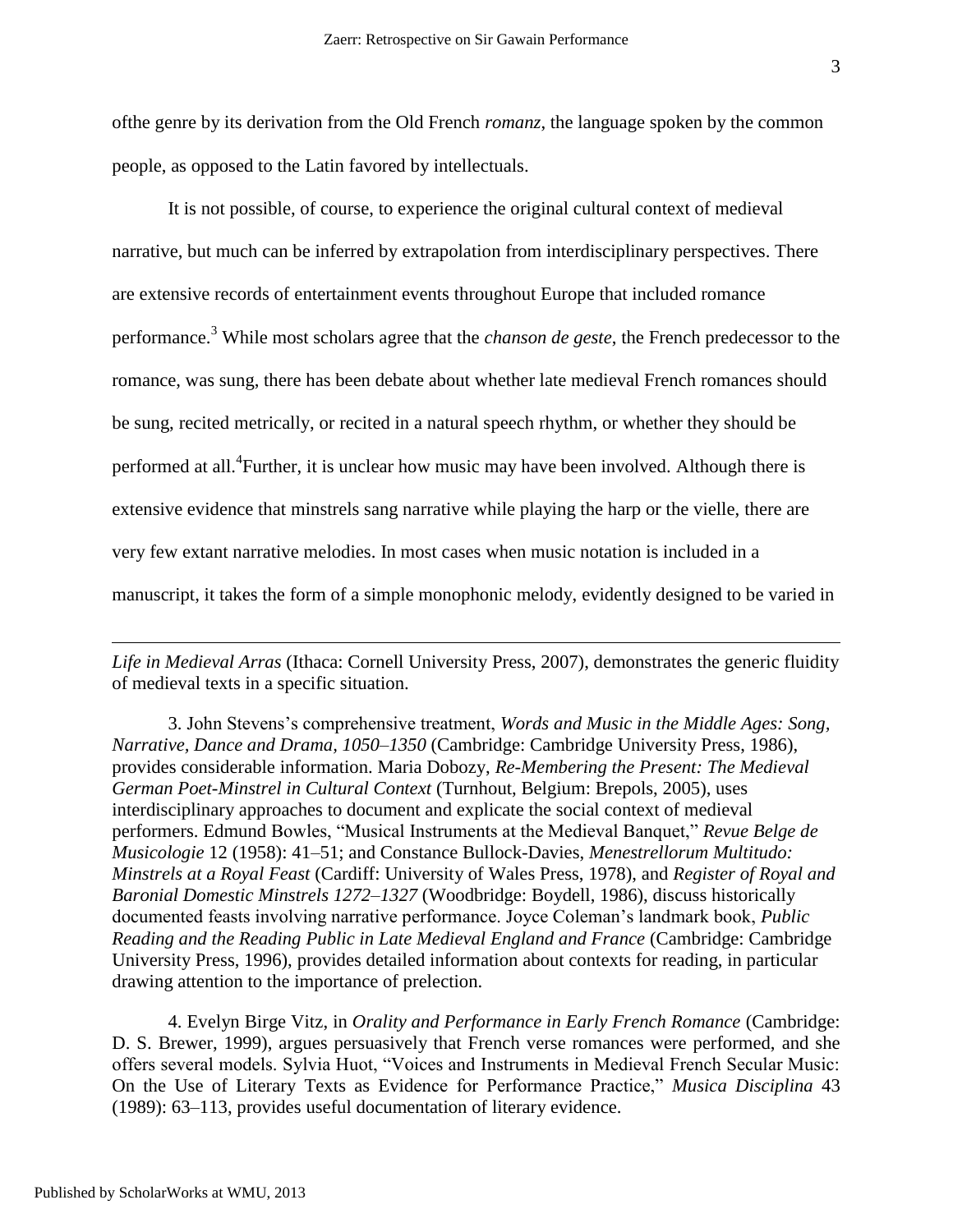response to each new set of words.<sup>5</sup> There is strong evidence that musical performance involved extensive improvisation and extant documents describe specific ornaments;<sup>6</sup> the paucity of notated music may suggest that the base melody was too simple to need notation.<sup>7</sup>

The case of the Middle English verse romance is particularly intriguing because it seems to be the most transitional form. Generally deriving from the earlier French romances, manuscripts of Middle English romances include no notated music and scant external evidence of performance.<sup>8</sup> Many of the romances contain frequent and extensive internal references to performance, such as direct address of a listening audience or first person references to singing. Early discussion of the romances developed an elaborate theory of performance based exclusively on these "minstrel tags."<sup>9</sup> Reaction against this literal reading of oral references ledsome scholars to argue that the romances were not performed at all, that because they were

6. See especially Timothy J. McGee, *The Sound of Medieval Song: Ornamentation and Vocal Style according to the Treatises* (Oxford: Clarendon Press, 1998), for specific evidence from medieval documents.

7. See Linda Marie Zaerr, *Performance and the Middle English Romance* (Cambridge: D. S. Brewer, 2012), for discussion of music for narrative.

8. Most striking is the 1497 payment to "tua fithelaris that sang Graysteil to the King," Thomas Dickson, et al., ed., *Compota Thesauriorum Regum Scotorum*, 13 vols. (Edinburgh: H.M. General Register House/Her Majesty's Stationery Office, 1877–1978), vol. 1, p. 330.

9. Particularly influential were Ruth Crosby, "Oral Delivery in the Middle Ages," *Speculum* 11 (1936): 88–110; and Albert C. Baugh, "Improvisation in the Middle English Romance," *Proceedings of the American Philological Society* 103 (1959): 418–54, and "The Middle English Romance: Some Questions of Creation, Presentation, and Preservation," *Speculum* 42 (1967): 1–31.

<sup>5.</sup> Maria Coldwell, "Guillaume de Dole and Medieval Romances with Musical Interpolations," *Musica Disciplina* 35 (1981): 54–86, provides a detailed discussion of romances with musical interpolations. The best evidence for applying a melody to a narrative text comes from music theorist Johannes de Grocheio writing in Paris around 1300, Christopher Page, "Johannes de Grocheio on Secular Music: A Corrected Text and a New Translation," *Plainsong and Medieval Music* 2, no. 1 (1993): 17–41.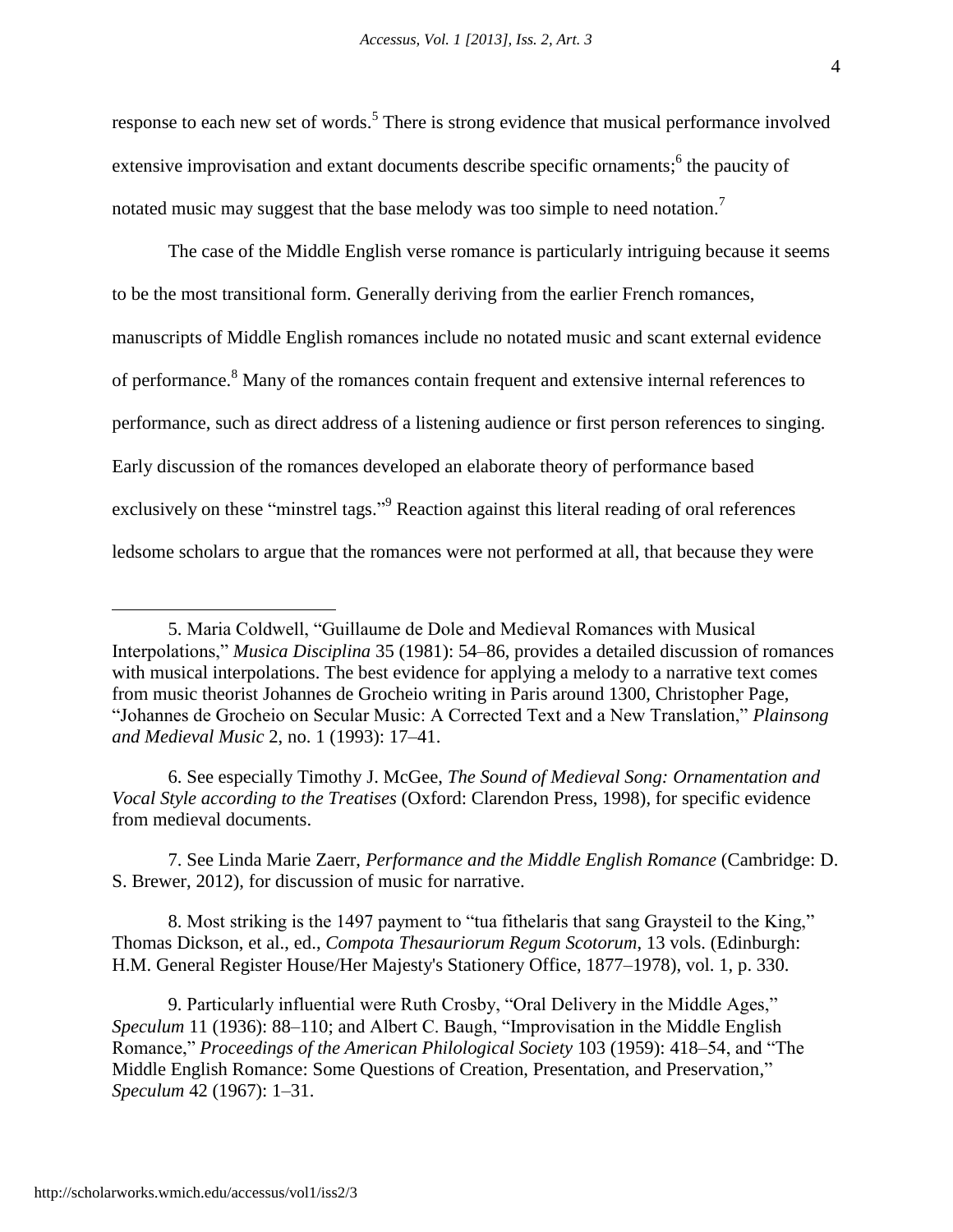derived from earlier French romances, the references to performance were vestigial.<sup>10</sup>At the same time, Derek Pearsall has suggested that some of the romances were "modified in performance-from-memory."<sup>11</sup>Today, the various perspectives have been tempered into tentative agreement that "Romances passed easily from the hands of readers to the memories of minstrels or listeners, and from the oral recitations of minstrels or amateurs back into the writings of scribes."<sup>12</sup>

Our understanding of romance performance has advanced on many fronts. Variants among manuscripts have provided intriguing clues to performance practice.<sup>13</sup> More clarification of the medieval entertainment scene has shed light on the context for the romances.<sup>14</sup> Research

11. "Middle English Romance and its Audience," in *Historical and Editorial Studies in Medieval and Early Modern English for Johan Gerritsen*, ed. Mary-Jo Arn and Hanneke Wirtjes (Groningen: Wolters-Noordhoff, 1985), 37–47 (41).

12. Ad Putter and Jane Gilbert, eds., *The Spirit of Medieval English Popular Romance* (Harlow: Pearson Education, 2000), 13.

13. Murray McGillivray, *Memorization in the Transmission of the Middle English Romances* (New York: Garland, 1990), uses textual variants to argue for memorial transmission of six Middle English romances.

14. John Southworth, *The English Medieval Minstrel* (Woodbridge: Boydell, 1989), brings together useful material; and Richard Rastall, "The Minstrels of the English Royal Households, 25 Edward I–1 Henry VIII: An Inventory," *Royal Musical Association Research Chronicle* 4 (1967): 1–41, "Minstrelsy, Church and Clergy in Medieval England," *Proceedings of the Royal Musical Association* 97 (1970-71): 83–98, "Some English Consort-Groupings of the Late Middle Ages," *Music and Letters* 55, no. 2 (1974): 179–202, and "The Minstrel Court in

<sup>10.</sup> P. R. Coss, "Aspects of Cultural Diffusion in Medieval England: The Early Romances, Local Society and Robin Hood," *Past and Present* 108 (1985): 35–79, suggested that the minstrel tags were strictly "a literary convention designed to create an atmosphere of lively recitation" (39). W. R. J. Barron, *English Medieval Romances* (London: Longman, 1987); and Carol Fewster, *Traditionality and Genre in Middle English Romance* (Cambridge: D. S. Brewer, 1987), both argued strongly against a performance model. Andrew Taylor's influential article, "Fragmentation, Corruption, and Minstrel Narration: The Question of the Middle English Romances," *The Yearbook of English Studies* 22 (1992): 38–62, described the Middle English romances as "a transitional literature; written for readers, they deliberately evoke an oral heritage" (39).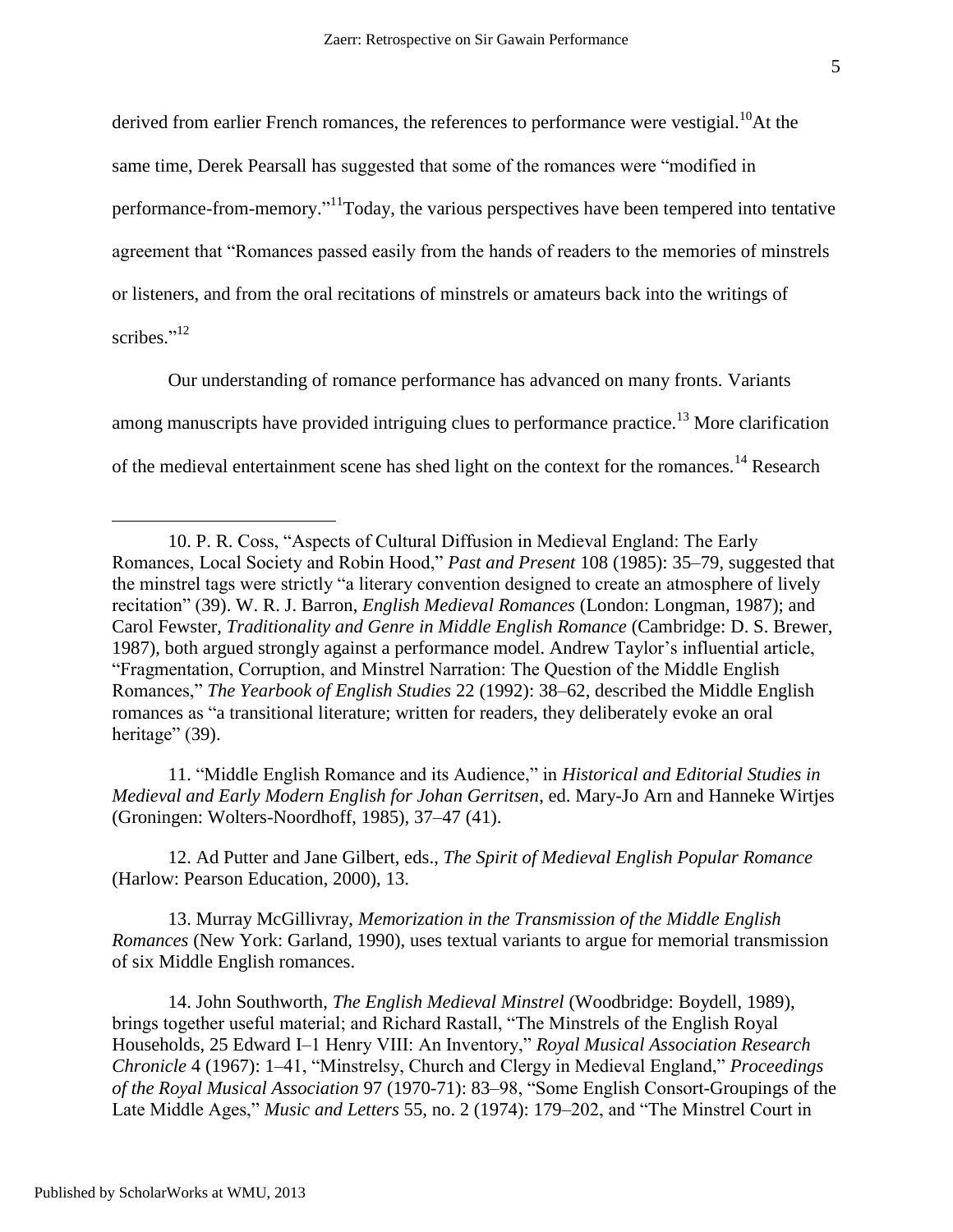on medieval drama in England has increasingly demonstrated the connectivity between drama

and narrative,<sup>15</sup> and this has led to further discussion of the audience for the romances.

Understanding of instruments and their use clarifies how romances may have been

accompanied.<sup>16</sup>Discussion of oral elements continues to be refined and applied specifically to

Middle English romance. $17$ 

 $\overline{a}$ 

Ethnographic approaches to medieval romances acknowledge the vital significance of

physical presence and gesture. It is here that historical performance becomes important. Once it

has been acknowledged that a medieval text is a written manifestation of a speech act, <sup>18</sup>

Medieval England," *Proceedings of the Leeds Philosophical and Literary Society* 18, no. 1 (1982): 96–105, has assembled specific documents about English minstrels.

15. The *Records of Early English Drama* series has been invaluable in this respect. For example, William G. Cooke, "*The Tournament of Tottenham*: An Alliterative Poem and an Exeter Performance," *Records of Early English Drama* 11, no. 2 (1986): 2–3, documents a record in which money was "given to players playing in the Castle concerning the tournament of Tottenham (*or possibly* players playing the tournament of Tottenham in the Castle) by order of the mayor." This work survives in textual form only as a narrative poem, but the record implies a dramatic performance. Historical performance has indicated the effectiveness of the poem in this sort of dramatic representation.

16. Notably, Mary Remnant, *English Bowed Instruments from Anglo-Saxon to Tudor Times* (Oxford: Clarendon Press, 1986), combines extensive iconographic evidence with historical documents on the use of medieval bowed instruments; and Christopher Page has edited and made available relevant medieval treatises: "Jerome of Moravia on the *Rubeba* and *Viella*," *The Galpin Society Journal* 32 (1979): 77–98; "Fourteenth-Century Instruments and Tunings: A Treatise by Jean Vaillant? (Berkeley, MS 744),"*The Galpin Society Journal* 33 (1980): 17–35; and "Johannes de Grocheio."

17. See especially Karl Reichl, "Comparative Notes on the Performance of Middle English Popular Romance," *Western Folklore* 62, no. 1 (2003): 63–81.

18. Paul Zumthor has developed terminology applying this concept to medieval literature: "Intertextualité et mouvance," *Littérature* 41 (1981): 8–16; "*Les traditions poétiques*," in *Jeux de mémoire: Aspects de la mnémotechnie médiévale*, ed. Bruno Roy and Paul Zumthor (Montréal: Les Presses de l'Université de Montréal, 1985), 11–21; and "Body and Performance," in *Materialities of Communication*, ed. Hans Ulrich Gumbrecht and K. Ludwig Pfeiffer, trans. William Whobrey (Stanford: Stanford University Press, 1994), 217–26.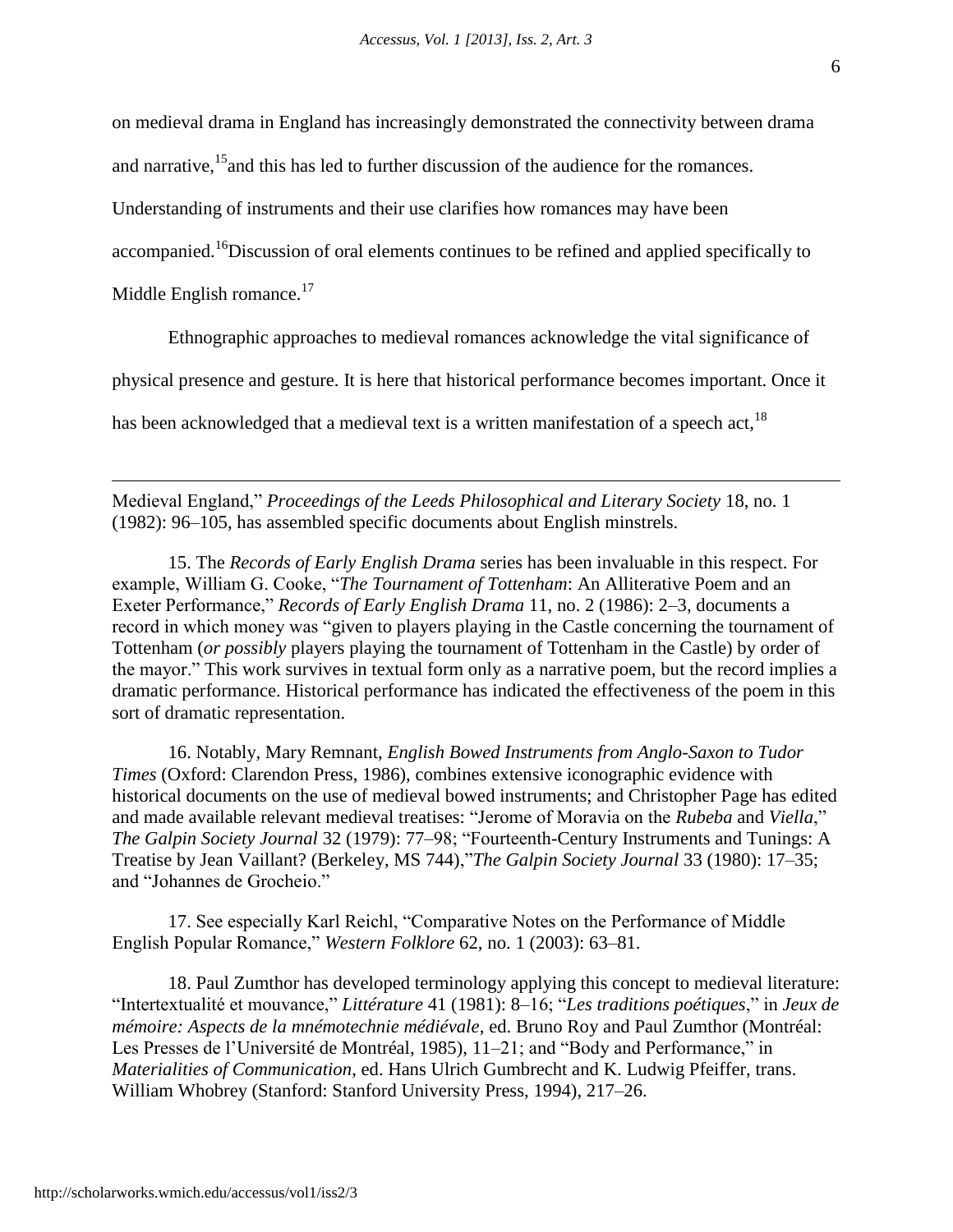historical performance interacts effectively with historical and textual approaches to texts. In conjunction with performance theory, modern performance can embody some of the possibilities for how medieval texts may have been presented, and it can demonstrate incompatibilities.

Better understanding of the performance context of medieval romances provides insight into the background of our own entertainment culture, and it may also provide options that answer modern entertainment needs. Recent discussion of performance theory indicates that our society is ripe for entertainment that integrates many modes of experience, blurring distinctions between audience and performer, and involving performance in community. Medieval models may be very relevant in a modern performance arena.

### **Historical Performance**

The powerful interaction between performance and written work has been amply illustrated in the area of musicology and Shakespeare studies with wildly divergent performances of individual works. In the area of medieval textual studies, however, where performance has only recently been considered a significant force, the mutability of text in performance has tended to be an assertion rather than a reality informing discussion of potentially performed literary works.

Medieval literary texts are rarely performed because the languages are inaccessible to general audiences. In contrast, medieval music is readily appreciated by non-specialists, even when texts are sung in obscure languages, and Shakespeare's plays, written in modern English, are easily comprehensible. While general audiences often enjoy dramatic performances of Middle English narrative, these performances are challenging rather than relaxing. Performance is further limited because typically only scholars know the languages of medieval texts, and until recently scholars have rarely been performers themselves. In the past, information about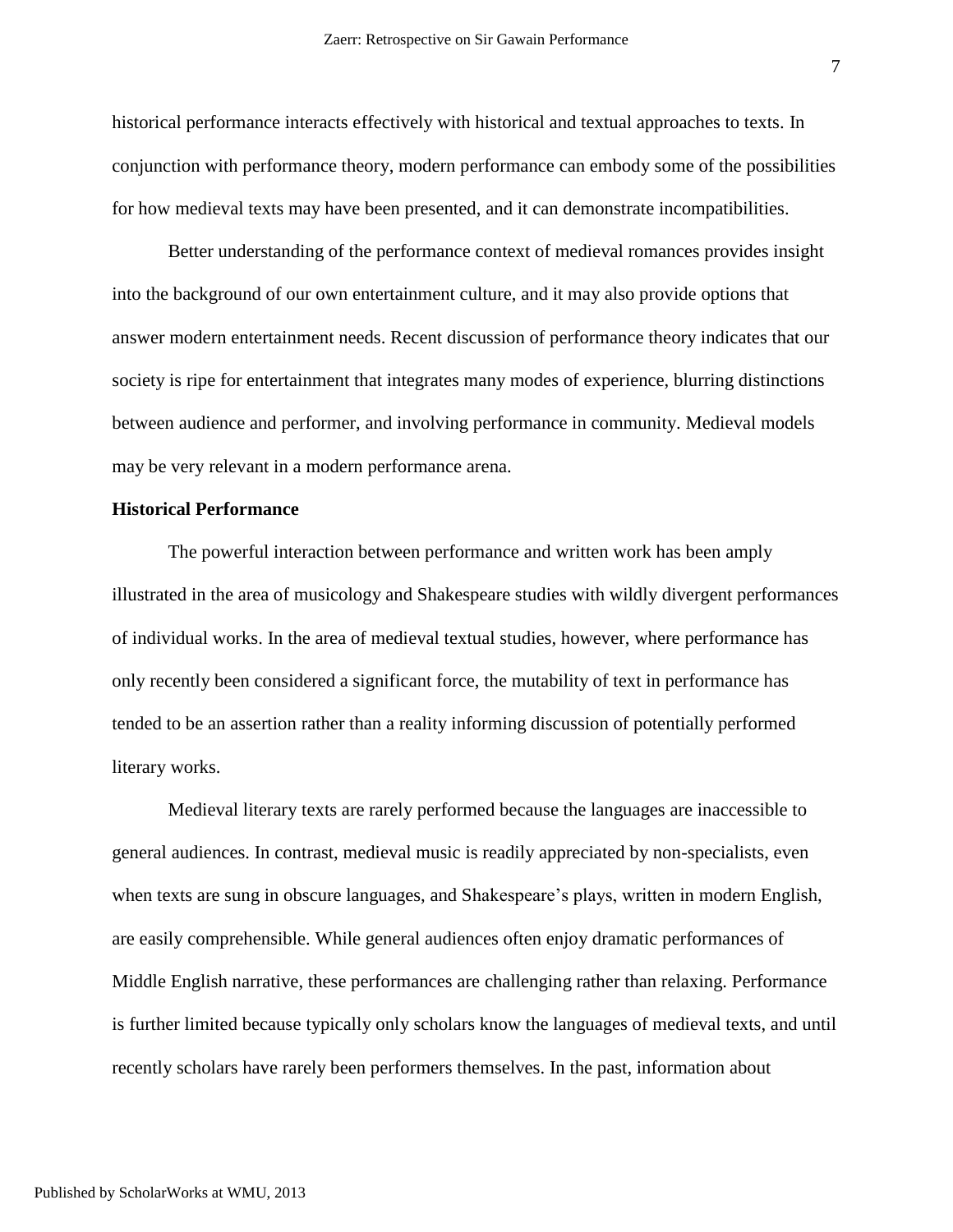historical performance tended to circulate informally at workshops and through private communication. Now, however, there is a movement to coordinate the work of scholars and performers and an increasing number of scholar/performers.<sup>19</sup>

One of the goals of historical performance of narrative is to apply available information from historical documents, textual studies, analogous situations,  $20$  theoretical discussions, and any other potential information sources, to construct a historically feasible embodiment of a text. The benefit is a fuller perception of the text. Features invisible in a purely textual form may appear obvious in performance, and possibilities become evident that could not otherwise be imagined.

A number of choices must be made in any performance. While theoretical discussions may allow acceptance of multiple interpretations or multiple performance options, any given performance takes one specific form. No two performances are the same, but any given rendition has only one manifestation. This means that choices are continually made that cannot be proven on historical grounds. For example, while historical evidence does not indicate how a minstrel would have used facial expression, a performer's face will of necessity carry some expression; even a neutral demeanor is a choice, and one that may reflect modern predilections. One of the premises of historical performance is that we always function in our own culture. We can only present modern performances of historical material to modern audiences. Ultimately choices must be determined in the context of what will appeal imaginatively to modern recipients.

8

<sup>19.</sup> Evelyn Birge Vitz, Nancy Freeman Regalado, and Marilyn Lawrence, eds., *Performing Medieval Narrative* (Cambridge: D. S. Brewer, 2005), include articles by performers applying concepts of historical performance to medieval narrative; and two websites, [Performing](http://mednar.org/)  [Medieval Narrative Today](http://mednar.org/) and [Arthurian Legend inPerformance,](http://vimeo.com/arthurperform) document a wide range of professional and amateur performances.

<sup>20.</sup> For example, information about improvisation in music from McGee, *The Sound of Medieval Song* (2003), can in some cases be applied to narrative performance.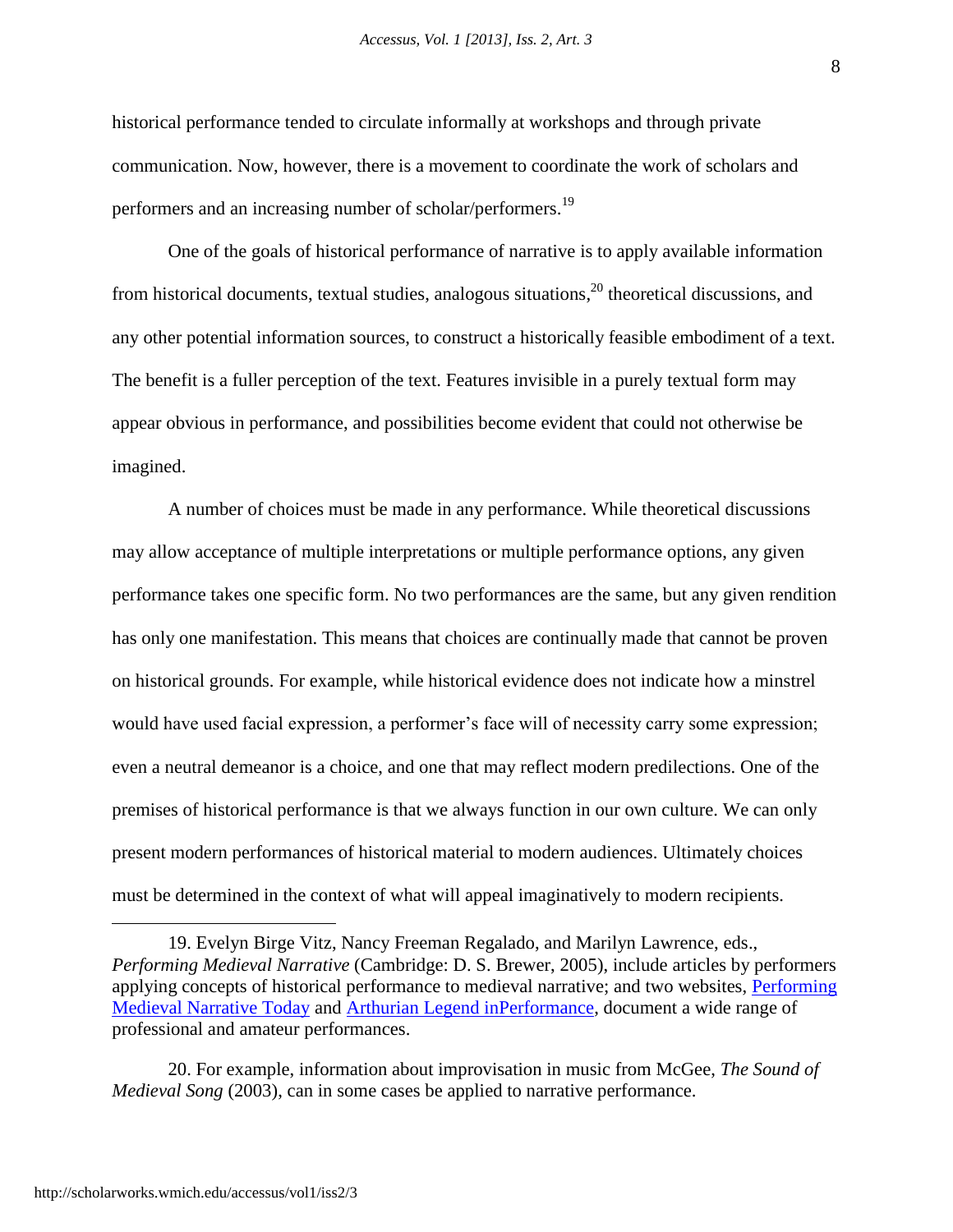Historical performance does not claim to recreate performance as it was in the Middle Ages. There are too many unknowns. Aspects of authenticity have been usefully discussed in the area of musicology, $^{21}$ and these principles can be applied to romance performance. What historical performance can do is to reinforce notions of what is possible and in some cases what is impossible. For example, performance can demonstrate that it is possible and can be effective to sing narrative while playing a vielle. Similarly, performance can indicate how medieval minstrels might have approached their material. While there is no notated music in manuscripts of Middle English romance, the structure of the medieval vielle and evidence from musicology suggests that notated music would not have been necessary. The modal framework of the tuning structure allows free improvisation without the distraction of notation.<sup>22</sup>

Performance theory reinforces the concept of historical performance. Certain features characterize all performance, and social context interacts with performance in vital ways. Performers hold their bodies and move in ways not typical of everyday life. The fluid interactions between theater and life provide universal patterns that can be applied to medieval narrative.<sup>23</sup>Similarly, Paul Zumthor's development of the term *mouvance* to discuss variation

<sup>21.</sup> See especially Bruce Haynes, *The End of Early Music: A Period Performer's History of Music for the Twenty-First Century* (Oxford: Oxford University Press, 2007); and Daniel Leech-Wilkinson, *The Modern Invention of Medieval Music: Scholarship, Ideology, Performance* (Cambridge: Cambridge University Press, 2002).

<sup>22.</sup> See Zaerr, *Performance* (2012).

<sup>23.</sup> Richard Schechner, *Performance Theory* (New York: Routledge, 1988); and Richard Schechner and Willa Appel, *By Means of Performance: Intercultural Studies of Theatre and Ritual* (Cambridge: Cambridge University Press, 1990), present a formulation of the concepts. Other useful works include Marco de Marinis, *The Semiotics of Performance*, trans. Áine O'Healy (Bloomington: Indiana University Press, 1993); and Dario Fo, *The Tricks of the Trade*, trans. Joe Farrell (New York: Routledge, 1991).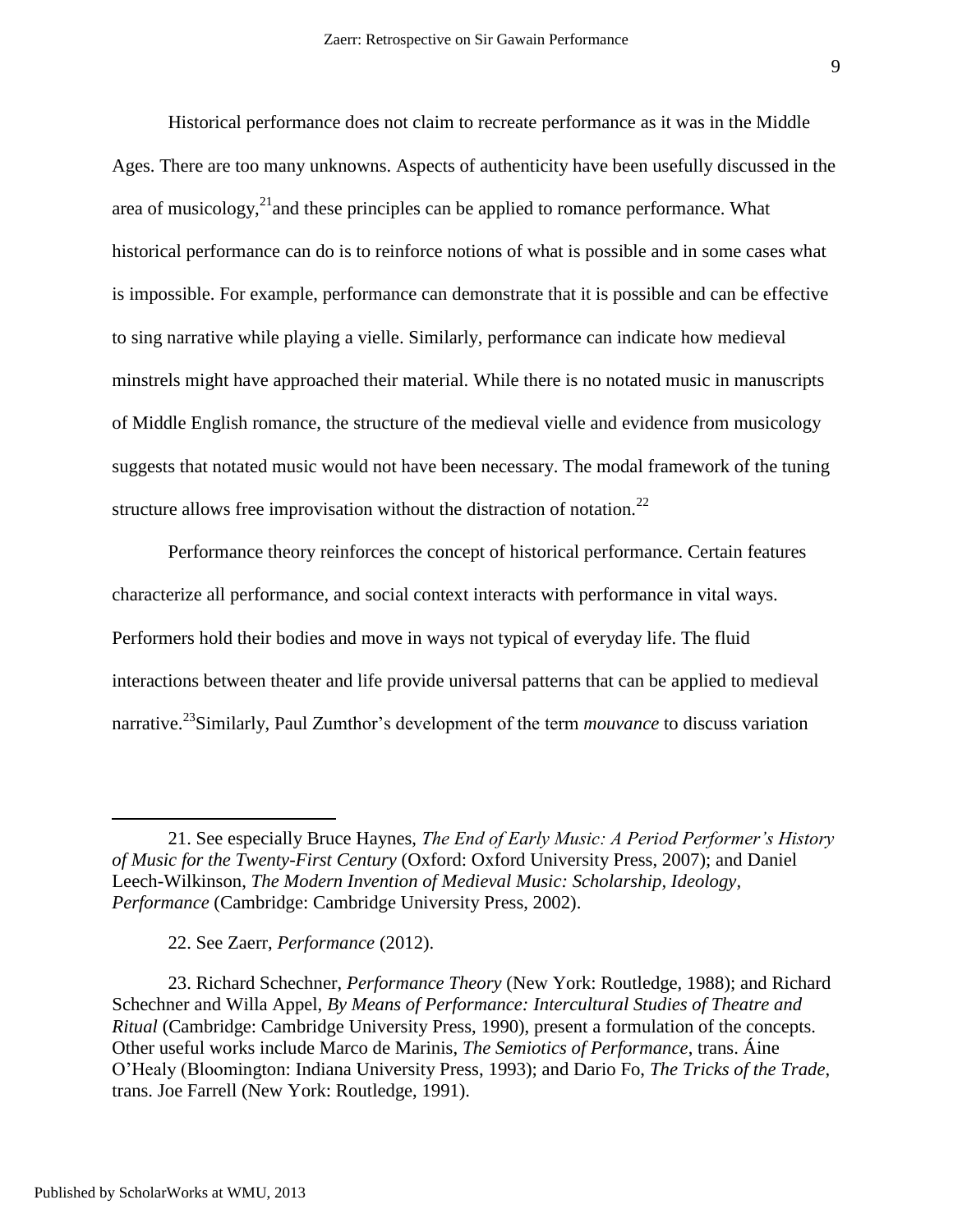among performances (1981) and his affirmation of the vital significance of physical presence (1985) and gesture (1994) are also central to this study.

Over time, historical performance can indicate the variety of possibilities and reaffirm in concrete ways the crucial interactions among performers, audience, time and place, funding, and social attitudes. It is the ineluctable flexibility of performers in varying situations that I would like to explore in this retrospective.

### **Retrospective**

Today when scholars talk about how performance may have varied in the Middle Ages, they often refer to textual variants because that is the only concrete evidence that has survived. But my experience suggests that a single performer may apply a wide range of performance options to a stable text. Further, the transformation of a text in performance is a natural and essential process. Availability of other performers, funding, contacts with sponsoring entities, composition of specific audiences, location, and time frame all contribute significantly to the development of performance. These factors can be seen in operation in my performances of a specific passage from *Sir Gawain and the Green Knight* across thirty-five years.

*Sir Gawain and the Green Knight* was written around 1400 in a Northwest Midlands dialect of Middle English. It survives in only one manuscript, British Library MS Cotton Nero A. x, Art. 3. In the story, a green knight rides into King Arthur's banquet hall and offers an axe to the knight who will play a game, an exchange of blows. Sir Gawain accepts the challenge and beheads the Green Knight, but the man does not fall over and die. He picks up his head and rides away, reminding Gawain to come find him in a year.

In the last three and a half decades, I have performed the beheading of the Green Knight at scholarly conferences and universities, in elementary schools and high schools, on a cruise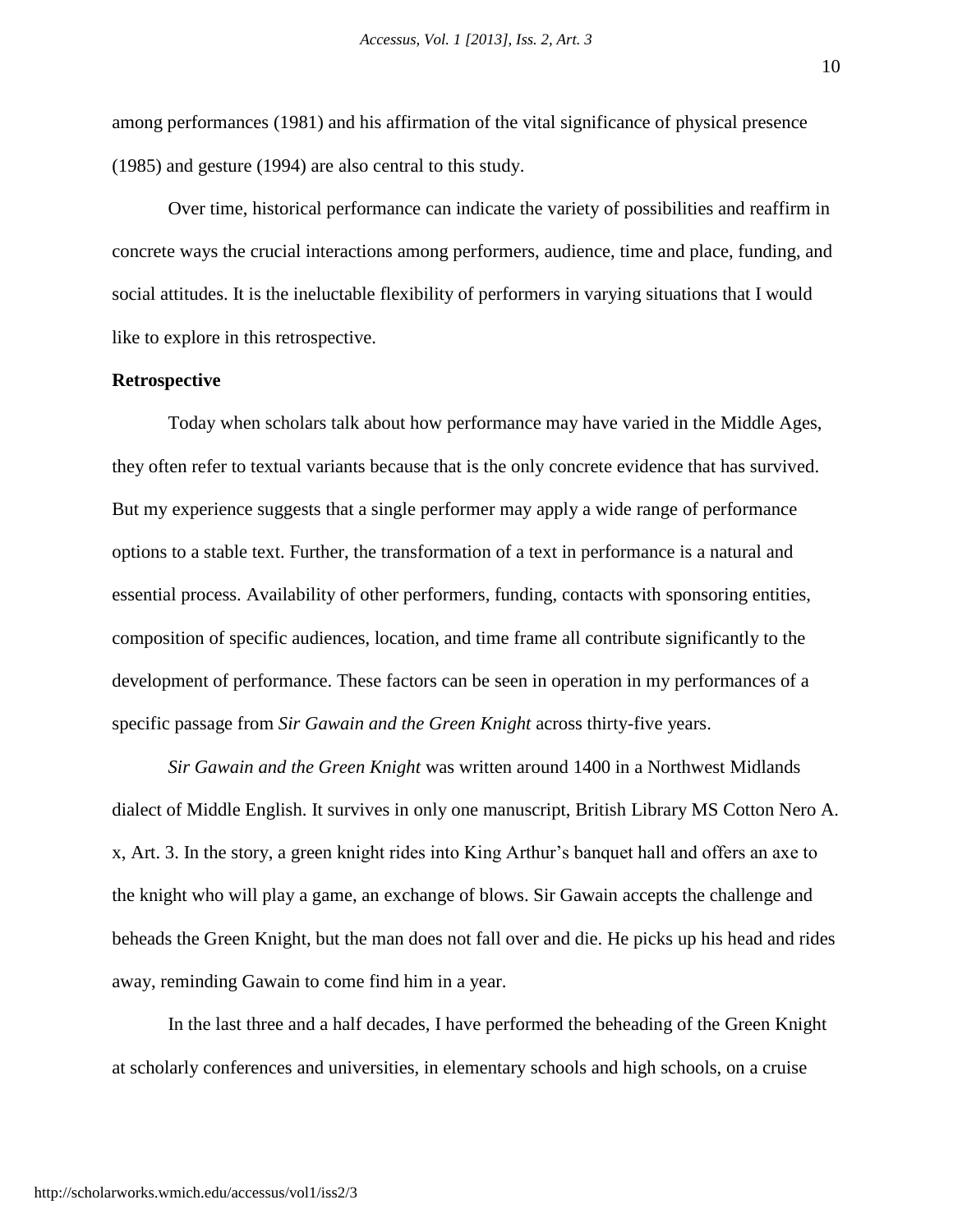ship in Alaska, at lavish parties, for receptions, at retirement homes, for a gathering of barbershop quartets, at WinCo, and at a cowboy bar called the Ranch Club. I have performed it alone, with one other person, with two others, and with a dozen.

# *Click [here to listen to the Middle English stanza](http://youtu.be/0ObooLYEqSU)*<sup>24</sup>

Andrew Taylor (2001) suggests that a single performer might have presented varying portions of a complete text on different occasions. This principle accords with my experience performing *Sir Gawain and the Green Knight*. As a demonstration at a high school, I might perform just the stanza above. For a group of university students studying love in the Middle Ages I might choose a different stanza. For a group of Middle English scholars at a conference, I might perform several dozen stanzas. Time, audience sophistication and taste, and context still dictate which portions of a long text are performed.

Besides various miscellaneous stanzas, I have developed a fifteen-minute retelling for general audiences in modern English with Middle English interpolations, a twenty-minute passage of the original text for a recording about performance with an instrument and a fiftyminute version for scholars and advanced students composed almost entirely of large blocks of original text. I have also participated in a recording of the entire text, but for this I did not recite at all, but provided inter-fitt music. Thus I have been involved in performances of a wide range of passages, and on only one occasion have I interacted with the text as a whole in performance.

In our culture, the <u>fifteen-minute modern English adaptation</u> for general audiences is most frequently demanded. It is comprehensible, but exotic, and it slips easily into a larger event. Payment is generally low, but few of my resources of time and energy are demanded. Since this

<sup>24.</sup> Lines 417–43. This is my transcription from a facsimile of British Library MS. Cotton Nero A.x, Art. 3. Yoghs and thorns have been replaced with their modern equivalents, but the text remains unpunctuated to preserve the flexible groupings of the original. The translation is from Marie Borroff, trans., *Sir Gawain and the Green Knight* (New York: Norton, 1967).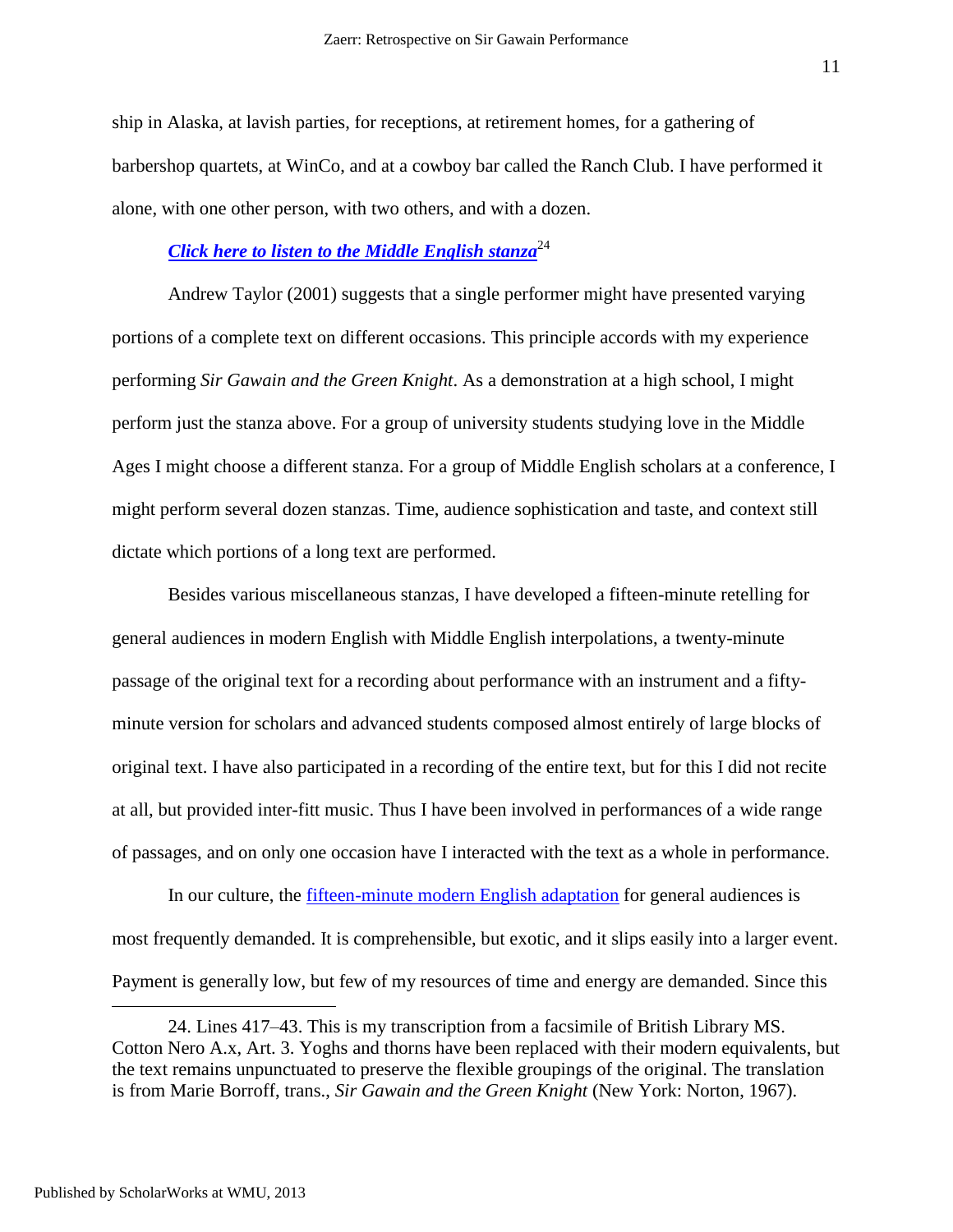version has seen the greatest use in the last two and a half decades, it has undergone numerous transformations.

**Performance Approach 1:** The most persistent configuration is with my sister Laura, who plays the harp. Because Laura lives in a different state, we perform infrequently, but for us *Sir Gawain* is standard material so it needs little rehearsal. Since Laura improvises on established themes, her interaction with me is always dynamic. She constructs



patterns, freely drawing on medieval melodic motifs which she links with thematic elements in the story. For example, she plays one melody for King Arthur's court, another for Bertilak's court, a third for the lady, and so on. Often two themes interact simultaneously. Perhaps because we are sisters, we have an intuitive sense of each other's timing, so the rhythms of the text and the rhythms of the music interact, but do not coincide. In this early recording she used an Irish harp, but now she uses a Gothic harp.

# *Click [here to listen to a selection from the recording.](http://youtu.be/Gj5t7uyOyNg)*<sup>25</sup>

<sup>25.</sup>*The Harper in the Hall: Medieval Tales Retold*, audiotape, Psallite, PS3182, 1988.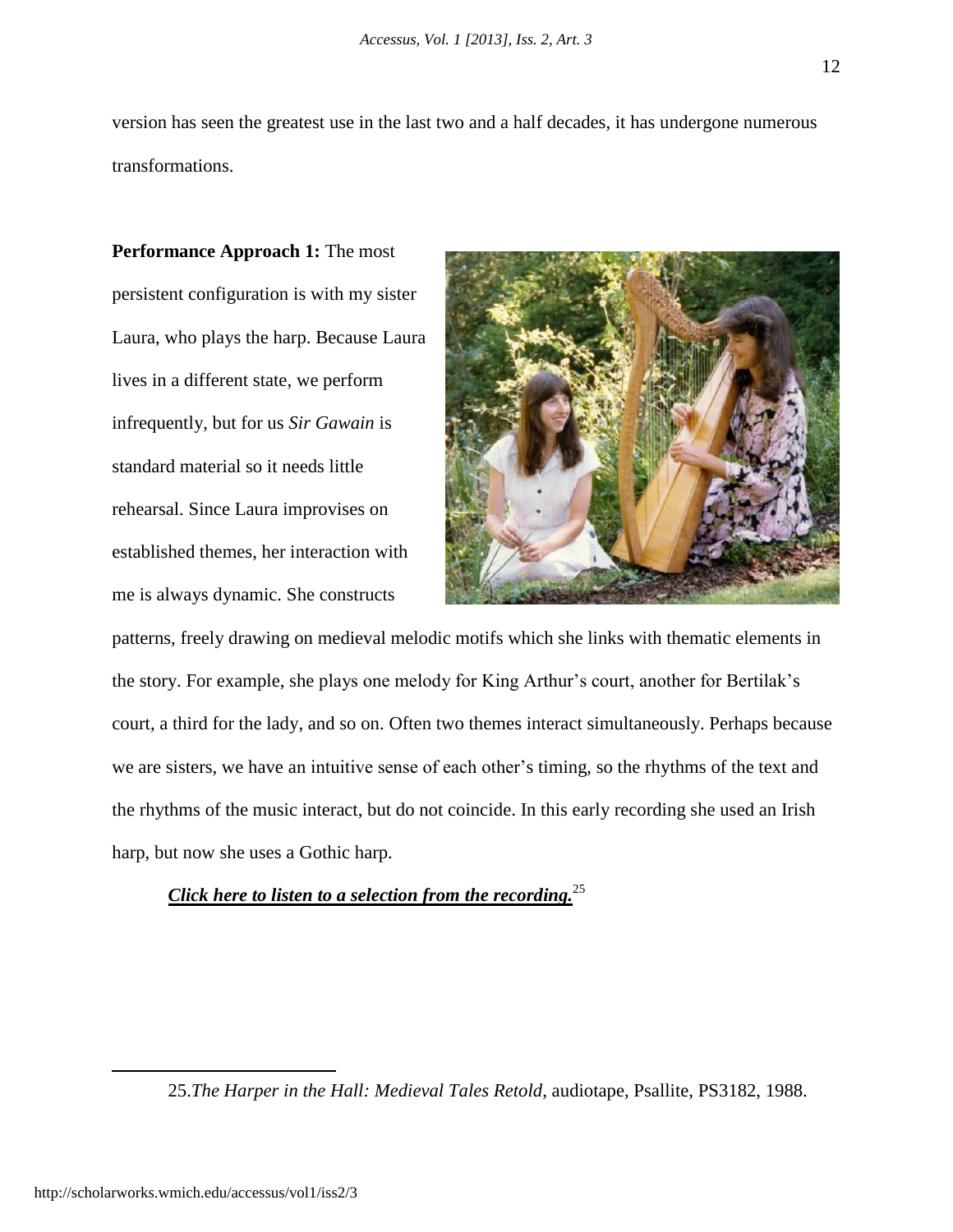

**Performance Approach 2:** For several years, I performed the same text with lute. The format was the same in that I narrated the text while enacting it, as Joe Baldassarre improvised on pre-established melodies. Performance with lute, however, created a very different

effect. The lute is a more percussive instrument, and the plectrum necessitates binary patterns: any note or chord must be generated by either a downstroke or an upstroke. Music on the lute tends to be more emphatic. Collaboration with a different partner also transformed the overall effect, though the words remained the same and I followed the same general pattern of movement. Humorous elements in the story were more pronounced in this configuration.

*Click [here to listen to a selection from the recording.](http://youtu.be/Lvmga_Po1hw)*<sup>26</sup>

**Performance Approach 3:** During this time I began experimenting with accompanying my own narration with vielle. I made a recording illustrating ways *Sir Gawain* could be performed with music, demonstrating why many of the options were ineffective. Side B was a performance of a passage which I read while simultaneously playing vielle. This was, however, before I acquired my



concordantly tuned vielle, which is much better suited to performance with poetry, and before I

26.*Tales and Music of the Middle Ages*, audiotape, The Quill Consort, Ars Noel NSP 1010, 1989.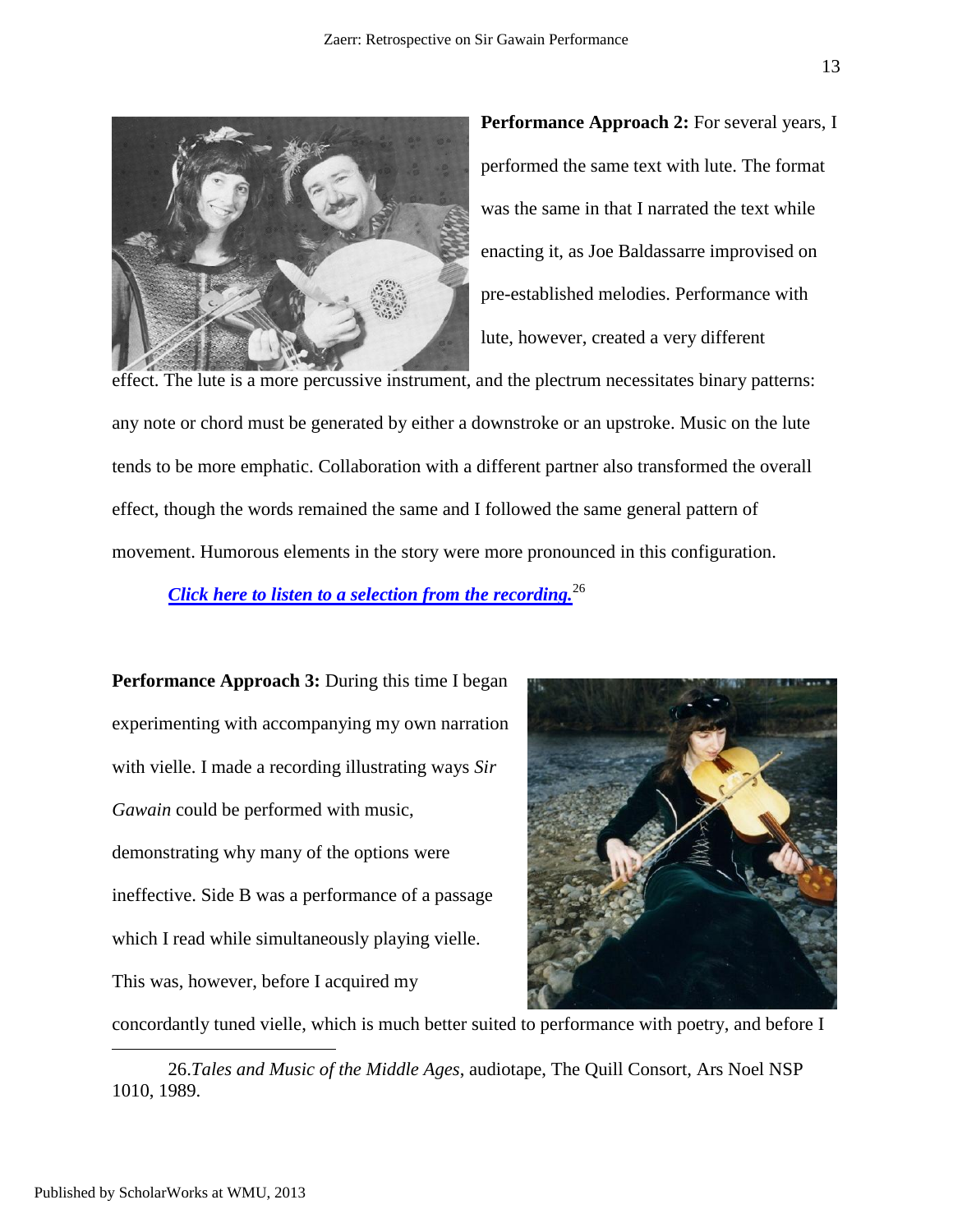developed a more fluid sense of how my own instrument could interact with thetext. It was also before I memorized longer segments of the text. So this version has developed considerably in more thantwo decades since the recording.

*Click [here to listen to a selection from the recording.](http://youtu.be/HCYUIM05d_M)*<sup>27</sup>



**Performance Approach 4:** For a year (1995–96) I performed the modern adaptation of *Sir Gawain* frequently with the Katharsis Players (We also did Greek drama). Because neither Tom Talboy nor Dwayne Blackaller was a musician, my role shifted significantly, though the text remained identical. I played the vielle continuously, gliding around the edges of the action. I also recited the strictly narrative sections of the text. The others recited all the dialogue while presenting a much more truly dramatic rendition than what I had done by myself

in that it involved interaction among physically present actors.

This transformation of a stable text from one actor to three reinforces the ambiguous nature of the distinction between drama and narrative in the Middle Ages. The limited number of actors allowed us to use double casting to reinforce thematic



27. *Music and Medieval Romance: A Possible Performance of Sir Gawain and the Green Knight*, audiotape, Chaucer Studio, 1990.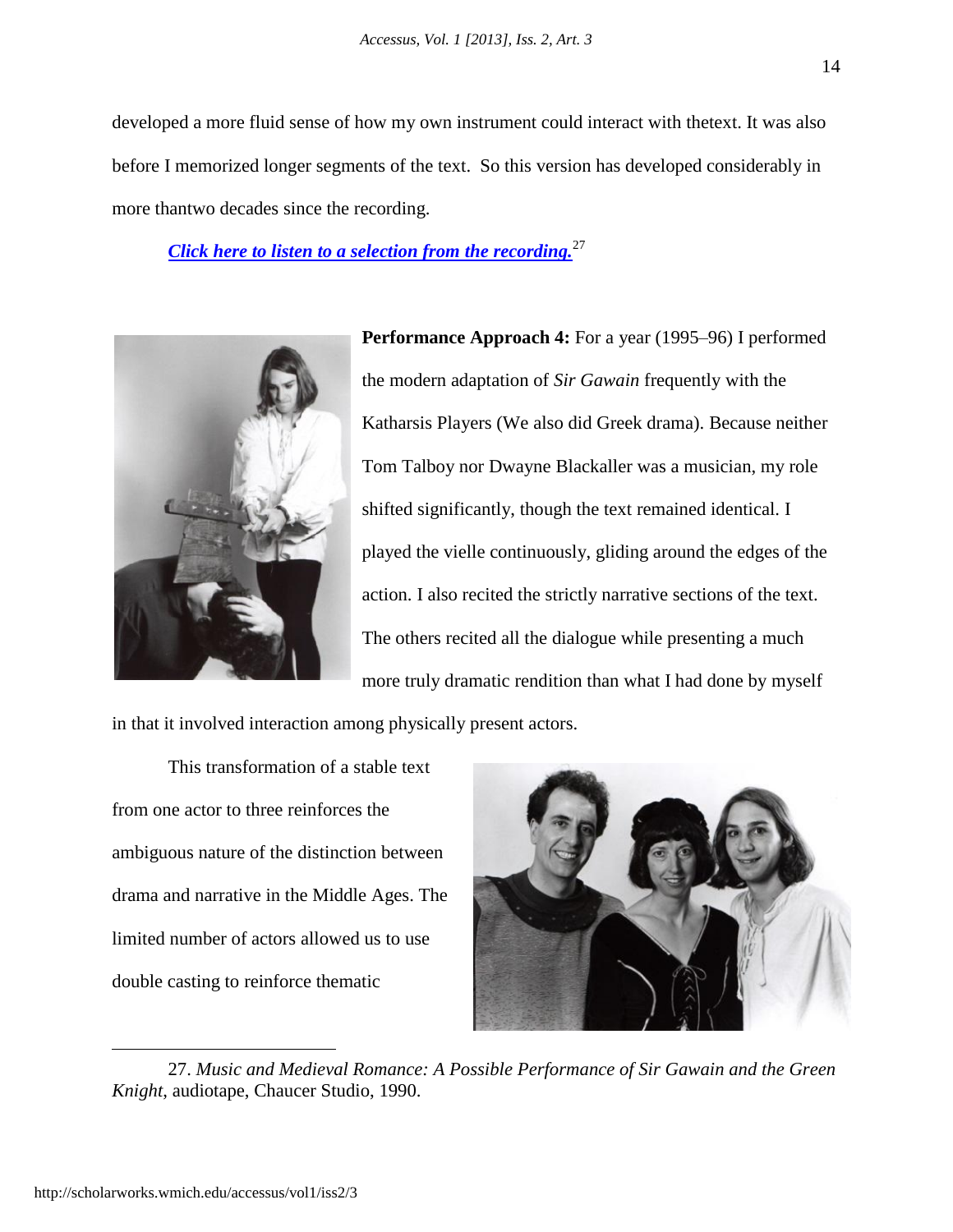associations. Dwayne played King Arthur and Sir Gawain, the two characters who are challenged in the tale; and Tom played the Green Knight and the Lady of the castle, the two challengers. I underscored the thematic associations with my music, elaborating on one theme for Arthur and Gawain and another for the Green Knight and the Lady. During these performances I developed a clearer sense of how to accompany drama with vielle, since I could concentrate on the music when I wasn't speaking, and I now had a better vielle for the purpose.

It is significant that there is no professional recording of this more effective version of the vielle accompaniment. Recordings do not always document the most significant or effective performances. Opportunity, funding, and marketing are more important than performance quality in determining what is recorded and how widely it is known.

#### **Performance Approach 5:** In 2001, I

restructured the text for a full-scale [dramatic](http://english.boisestate.edu/lindamariezaerr/files/2013/05/SGGK-Stage-Adaptation.pdf)  [production](http://english.boisestate.edu/lindamariezaerr/files/2013/05/SGGK-Stage-Adaptation.pdf) . I made very few changes in wording, but I added a musical introduction with a large group of courtiers singing and dancing. For the first time, the production was fully dramatic, and each role was assigned to a



different person. I did none of the narration, and I played none of the dramatic roles. Instead, I played all of the instrumental music on the vielle, and all of my energy went into enhancing emotional tone with the music.

The director of the production was Dwayne, so many of the ideas we had used in the Katharsis Players renditions were transferred to this production. The system for chopping off the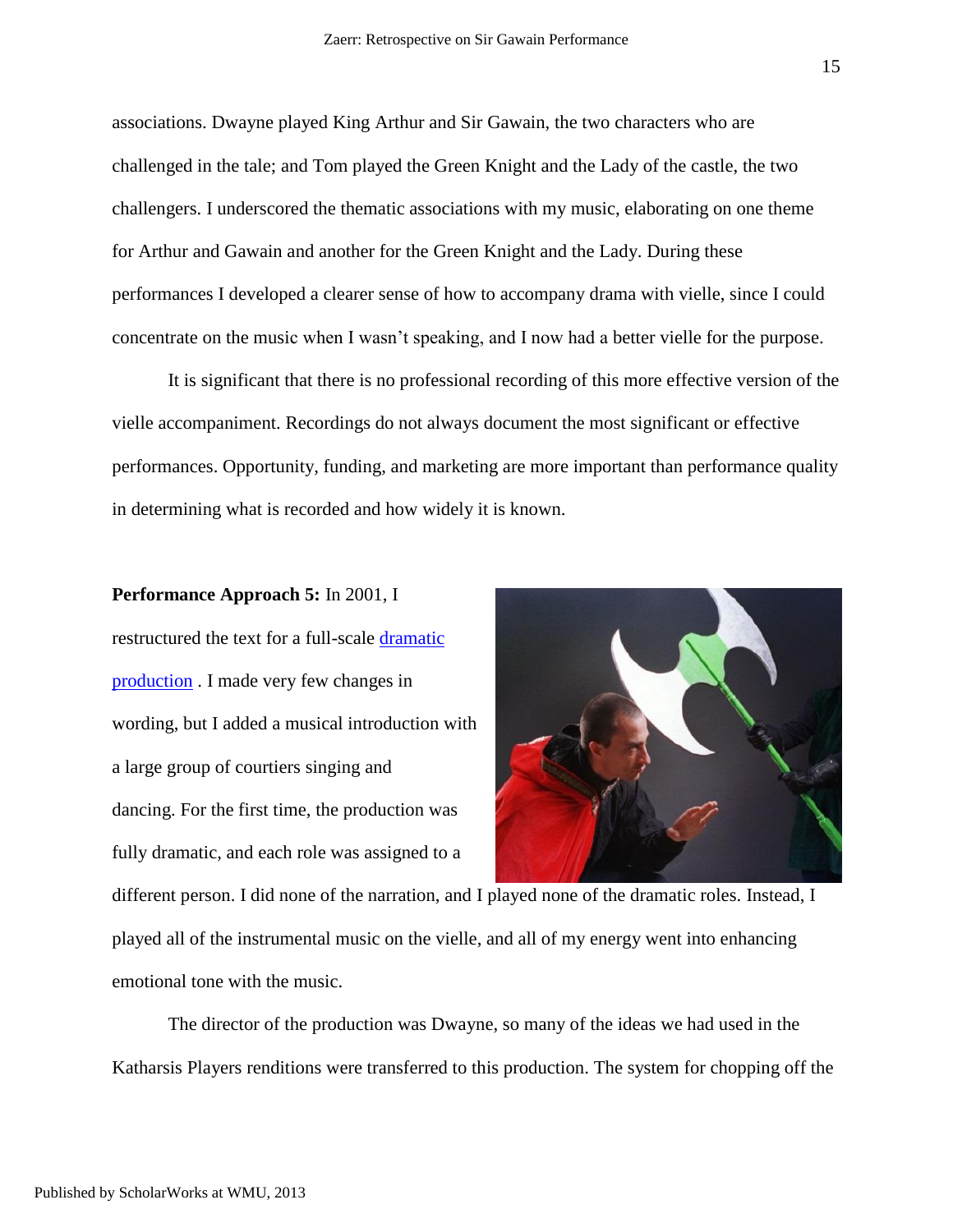

Green Knight's head was the same, but the thematic links previously accomplished by double casting now had to be indicated with costuming and music. This production also challenged conventions of verisimilitude by casting a woman in the role of the Green Knight. Parallels between Gawain's behavior with the lady on the three successive mornings of attempted seduction and the three animals hunted those days was expressed by representing the hunt scenes simultaneously with the bedroom scenes.

**Performance Approach 6:** Also in 2001 my sister Laura and I developed a fiftyminute version of the romance consisting almost entirely of large blocks of Middle English text. Over the years, our performance approach had become increasingly sophisticated. Originally, in a whimsical moment, we had used the melody



for "Greensleeves" when the Green Knight was introduced.

### *Click [here to listen to the original "Greensleeves" version.](http://youtu.be/91bAEth-2Ho)*

Now Laura only hinted at that theme. Because we were preparing the performance for scholarly audiences, she made sure that she was using only melodies and motifs that might have been available around 1400 in England, and she now used a Gothic harp.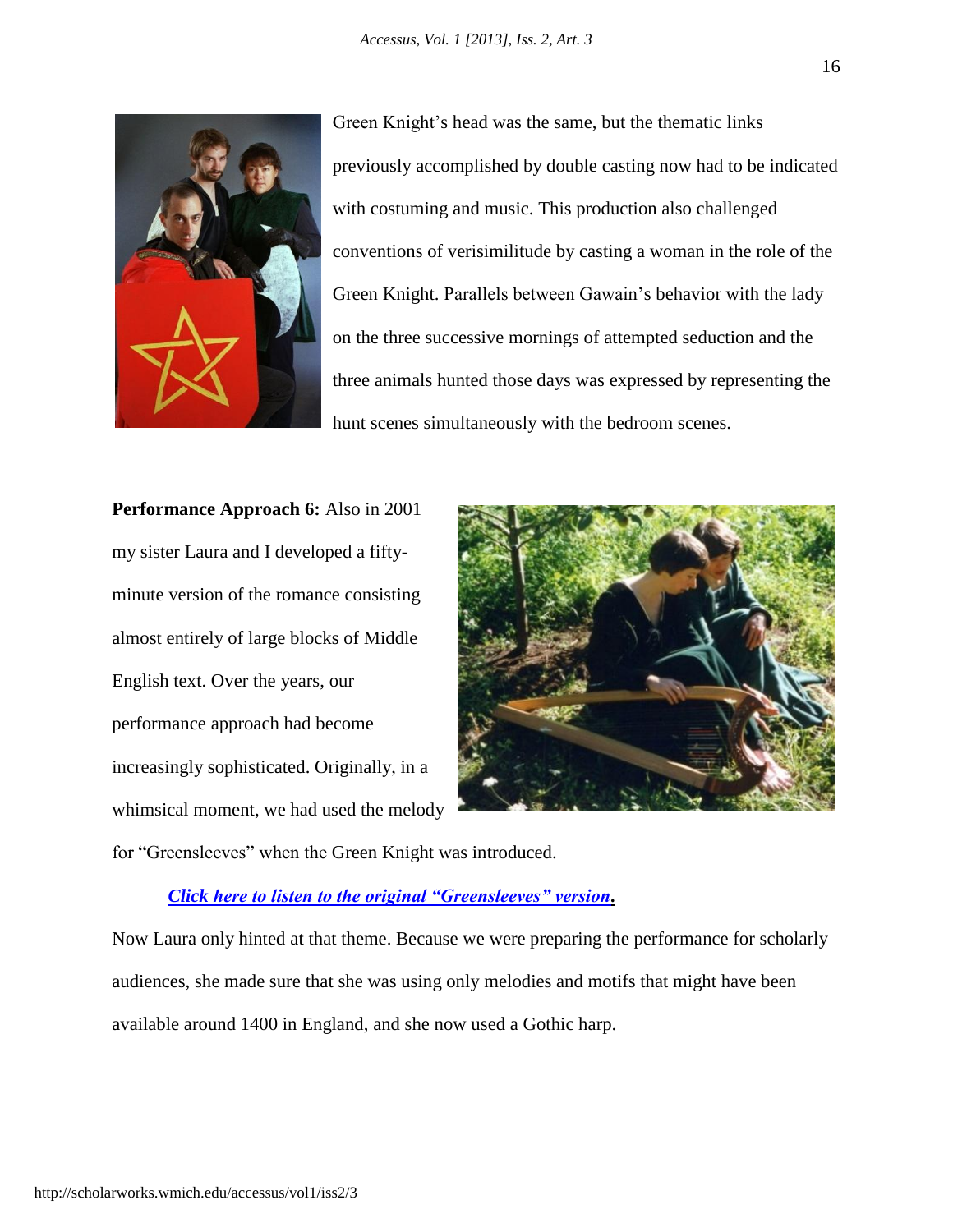For the performances in Kalamazoo for the International Congress on Medieval Studies (2001) and in Wales for the International Arthurian Congress (2002), we both wore simple modern black dresses. Mine was close fitting enough that my movements could easily be seen. I had worked hard to convey the differences among the characters with my movements, body positioning, and stance. We used no props and no set, though in Wales fairly elaborate lighting distinguished the three settings. In both performances I felt thoroughly connected with the audience, and I was confident that the characters were coming through clearly without undue interference from the fact that I was a middle-aged woman and not at all like any of the characters. A long performance such as this allows greater suspension of the modern expectation that drama should exhibit verisimilitude.

Transformations such as those discussed so far would have been as natural in the Middle Ages as now. An individual performer might sporadically work with another individual over a long period of time, and for shorter periods of time work with others who happened to be available. For example, in 1374 at the convent of St. Swithin, minstrels from "from the castle of the Lord King and from the household of the bishop" joined together to perform a *geste* after dinner.<sup>28</sup> Instrumentation and overall approach would change considerably as a result of these varying interactions. An individual's skills and tastes would also be likely to change over time.

Today some of these transformations can be captured in audio and video recordings. Yet recordings, by their very nature, transform performances, even recordings of live performances. In audio recordings, engineers sometimes insist on as little dynamic variation as possible so they do not have to use compression. This can lead to a certain uniformity that would not be present in a live performance. Overtones in instruments such as the vielle are often emphasized in

28. Thomas Warton, *The History of English Poetry from the Close of the Eleventh to the Commencement of the Eighteenth Century*, 3 vols. (London, 1774–81), 1:174.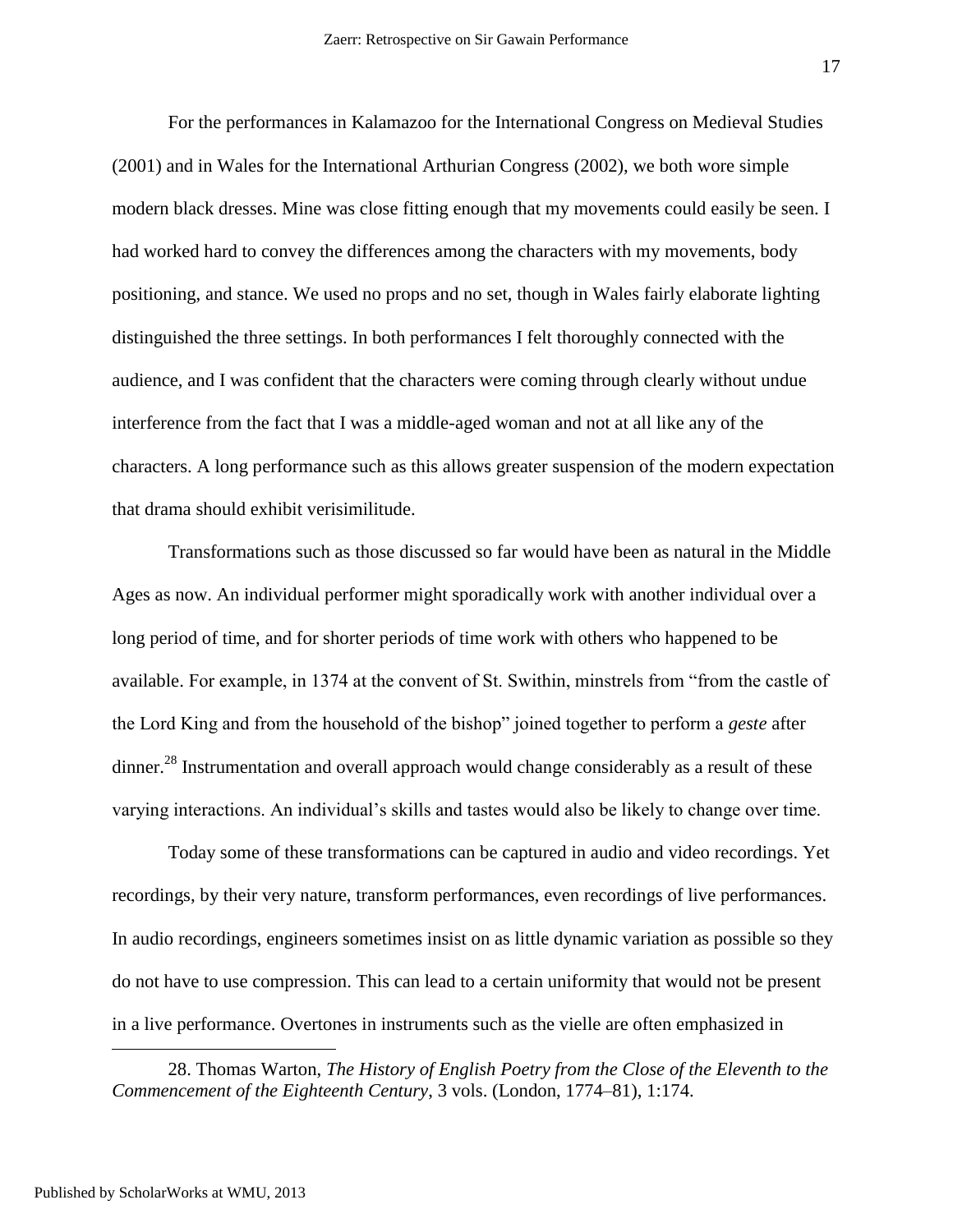recordings. Recordings of live performance often suffer from poor sound quality, and elements that are accepted and sometimes energizing in live performance may seem unacceptable in a recording.



Video recordings present even greater difficulties. Maria Dobozy (2005) has very usefully discussed the importance of gestures and acting in live performance, but most people in our culture think of acting in terms of cinematic experience, and expectations are often conditioned by recorded performance. Few

people recognize the crucial distinction between live performance, where physically present actors interact with theaudience, and film performance, where nuances of expression may be captured and the camera determines what we see.

**Performance Approach 7:** My own experience with a DVD recording of *Sir Gawain and the Green Knight* brought this distinction home vividly. In 2002 Laura and I undertook to make a DVD of our fifty-minute Middle English performance, and this video was intended to



capture the spirit of the live performance. Vielle player Shira Kammen joined us for the project. Because we were working with three people's complex schedules, we ended up with a fairly tight timeline, and funding was extremely limited.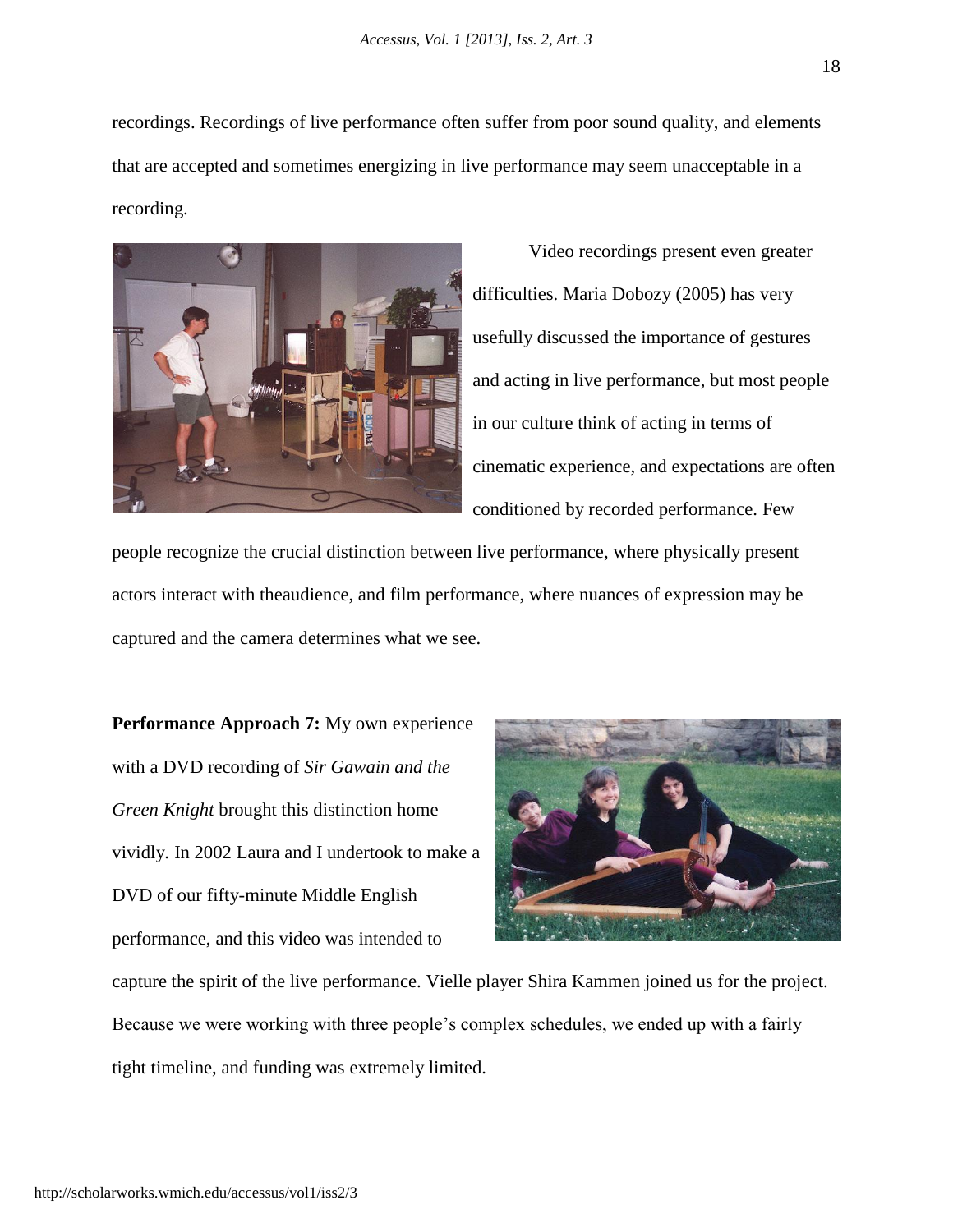

In preparation for the shoot, I went to the studio to test out some ideas. I knew I couldn't wear my simple black dress because black is the color of background on video. I would become a disembodied face and hands. So I tried wearing another simple dress. It probably would have been fine for live performance, but on the screen it made me look very specifically female and middle aged. I tried pants, but I looked even more ludicrously female and modern when playing the male roles.

So I decided I needed something that would not be gender specific, something loose but capable of showing movement. I also wanted something that would not look egregiously *un*medieval. I

settled on a loose tabard-like construction over leggings and a leotard of the same color. I used a color that I knew would show up well on the screen. It worked better than anything else I could find or imagine for all of the characters, and it was vaguely medieval in effect. I did not feel, however, that it was the ideal solution. There was something strange about the person who appeared on the screen, and I wondered if viewers would be distracted. But the shoot date was approaching, and I could not find anything better.

In the studio we also experimented with different backgrounds. In a live performance, the actual background is quickly filtered out by the audience, but on video it continues to interact with the performance. After trying various curtains and experimenting with some precarious blue-screen approaches, I went to a colleague in the theater department. He generously made three flats to use as backdrops: one showing a stone wall for Arthur's court, one with draperies, to show the interior spaces of Bertilak's castle, and one with trees, for the final forest meeting.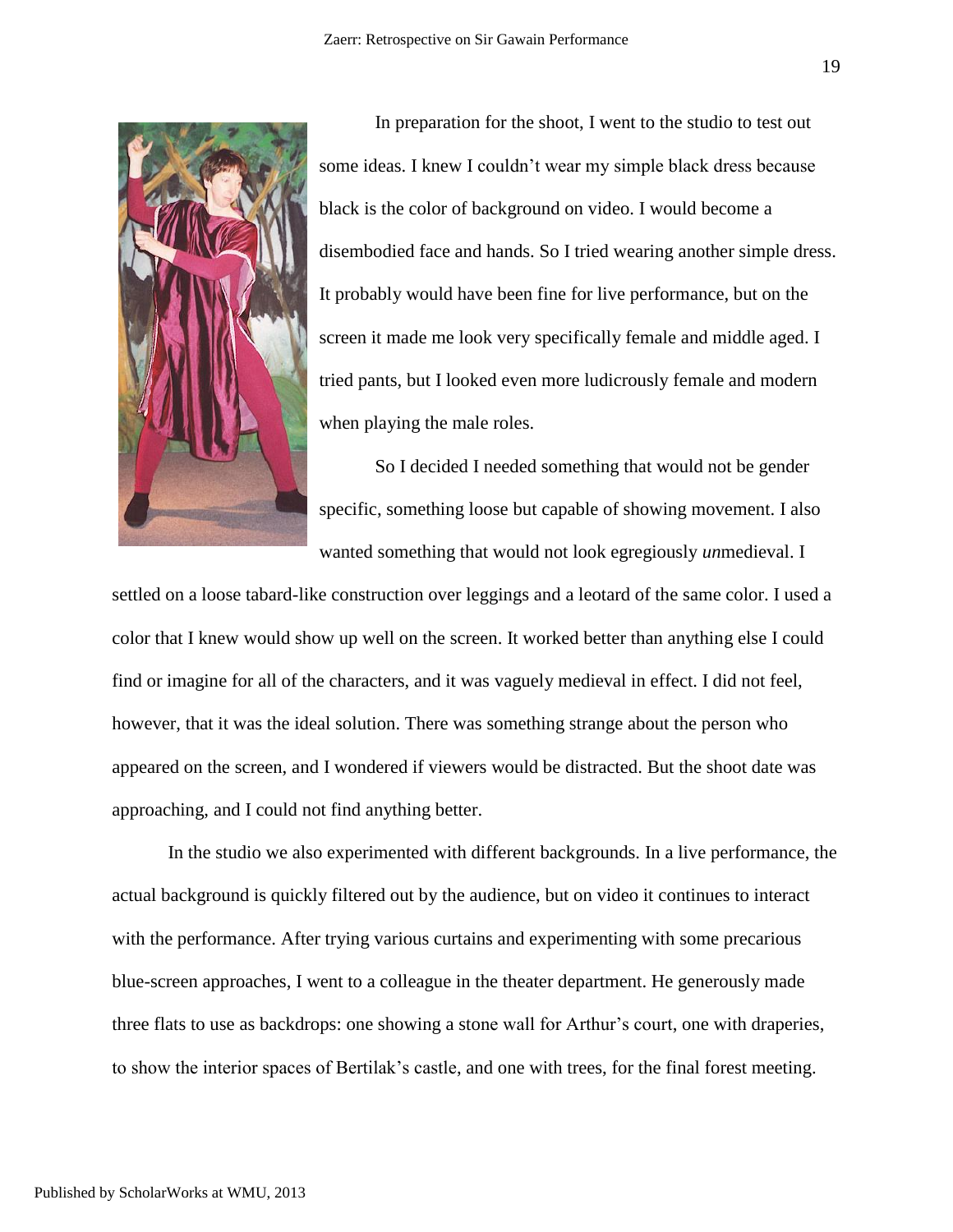But Michael had worked exclusively with stage productions, and his excellent backdrops seemed unrealistic on screen. We all agreed that they did give the impression of a live stage performance, which was one of the articulated goals of the production.



Laura and Shira and I went to a pleasant cabin for three days to rehearse. It was an exciting time, and when we weren't working, we held a "Trimeron." Our concept for the video was to establish a contrast between Arthur's court, where Laura would appear on camera with the clear articulation of the harp, and Bertilak's court, where Shira would appear with the husky voice of the vielle. Text associated with Gawain and Arthur was accompanied primarily by

harp; text associated with Bertilak and his lady was accompanied primarily by vielle. Multiple presences were indicated using both instruments.

To our delight, the concept worked extremely well in practice. There was an energy working together as a team of three. The diverse character of the two instruments was key, and we were struck by how differently they interacted with my recitation. The vielle punctuated words and phrases, while the harp interlaced patterns around words. This was because the bowed vielle was a sustaining instrument that could surge and recede beneath the words, whereas the harp was a percussive instrument that would interfere if it coincided with the words, but could develop interactive rhythmic patterns in counterpoint with the rhythms of the text. Over the three days, we developed a connection that allowed us to interact with precise timing.

We came to the studio with this energy. I had previously made a video of a different Middle English text (*The Weddynge of Sir Gawen and Dame Ragnell*). Although I had previously followed an entirely different approach, I was prepared for the lengthy set-up, the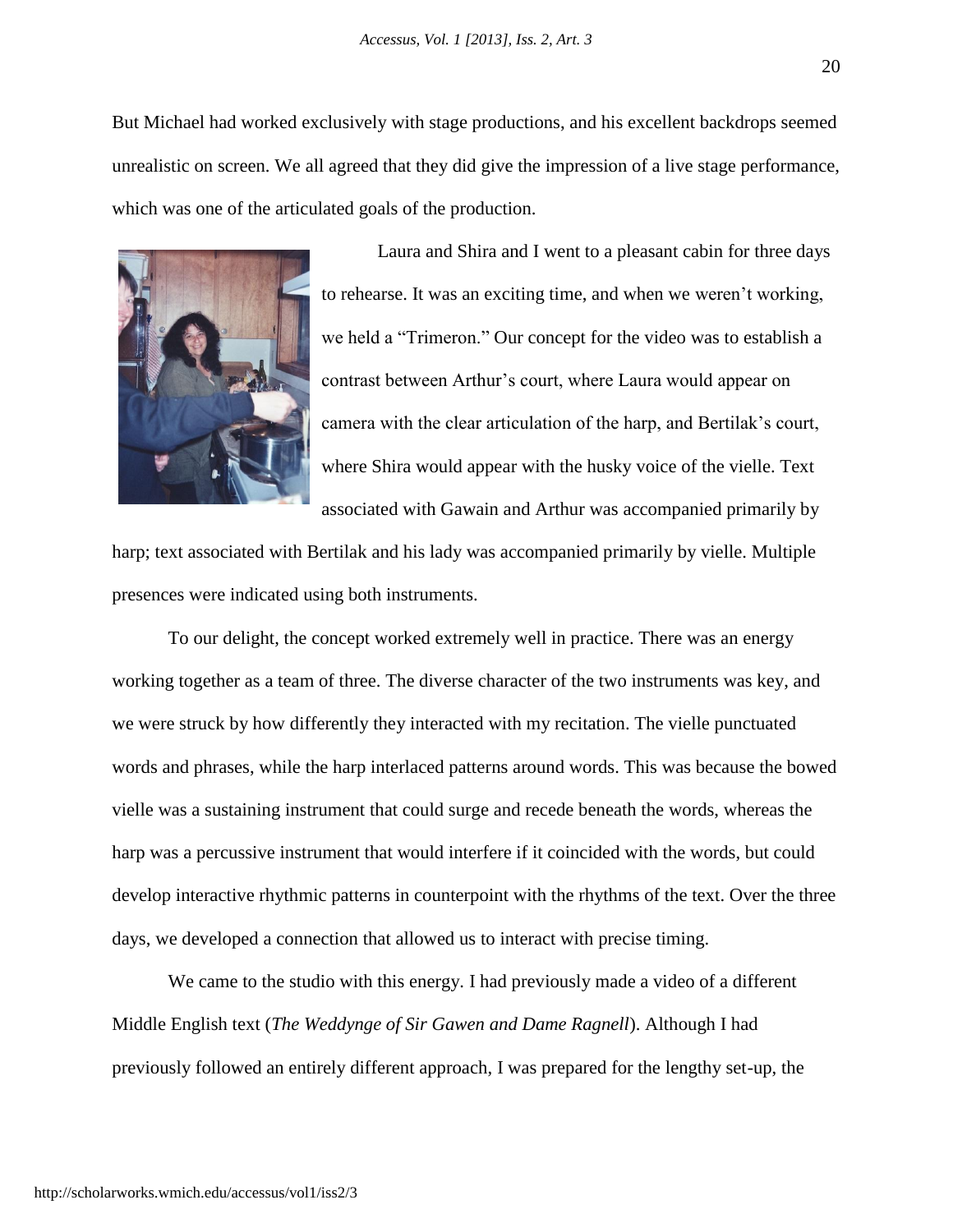compromises on sound quality, the necessity of playing to the camera, and the Faerielikefreezing of life into one form forevermore. Because we did the entire shoot in one very intense day, it had an energy and consistency that might otherwise have been lacking.

# *Click [here to view a segment of the DVD.](http://youtu.be/dFQgjvNuP6g)*<sup>29</sup>



There were some interesting effects we had not anticipated. My costume created an abrupt line at the base of my neck, which enhanced the headless effect. By a remarkable coincidence that costume was close in color to the draperies of the bed chamber. Perhaps wishfully, I saw a fortuitous effect in which both the lady and Gawain were swathed in

luxurious bedclothes.

# *Click [here to view part of the first](http://youtu.be/v-nPV391tGI) bed chamber scene.*

The next day when we reviewed the window burn tape, we were pleased with our performance. There were some small details that could have been corrected, but overall we felt it effectively represented our concept. So we worked with the segments we had, and that was probably the best choice we could have made with the time and money available to us. It would take considerably more time funding to produce something that would approximate our live performance. Even then, the acting style would be entirely different from a live performance, and it would lack the intimacy of physical presence.

<sup>29.</sup> *Sir Gawain and the Green Knight,* DVD (TEAMS/METS and The Chaucer Studio, 2002).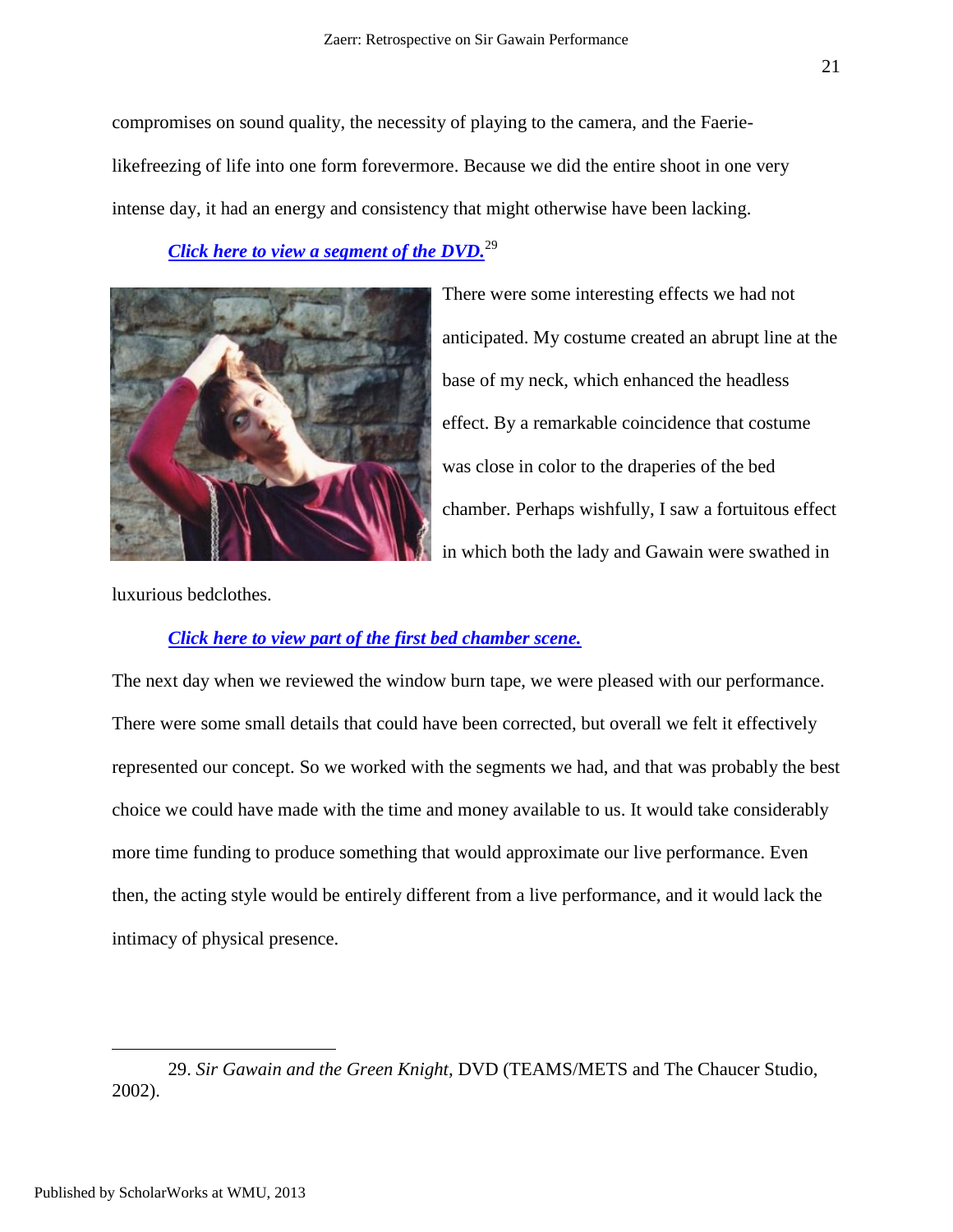**Performance Approach 8:** During the subsequent ten years, I came to a crisis in my research on the use of the vielle in romance performance. I was forced to acknowledge that I could not effectively play the vielle and recite Middle English verse for any length of time in performance. I decided that I would either find a way to do it or give up on performance research. Going back

to first principles, scouring treatises and offhand references, collecting a rich trove of narrative melodies, I eventually realized that it was cognitively dissonant to try to speak while playing. The complex tones of the spoken voice were at odds with the pitch-specific sound of the vielle. When I sang, however, playing the vielle gave a rich complexity to the text and a



wide range of ways of interacting with the melody.<sup>30</sup>I developed this approach for a number of popular romance texts.

Then Marilyn Lawrence approached me about creating a video clip for the *Arthurian Legend in Performance* Vimeo site, and she requested a passage from *Sir Gawain and the Green Knight* because it is familiar, and it can be used for teaching. I used a vielle built by Timothy



McGee with an off-board string positioned away from the fingerboard. I had discovered that when I positioned my thumb against this string, it doubled the tonal center of the instrument, allowing me to bend that pitch, creating a tension between the stable drone

30. For a more detailed discussion, see Zaerr, *Performance* (2012).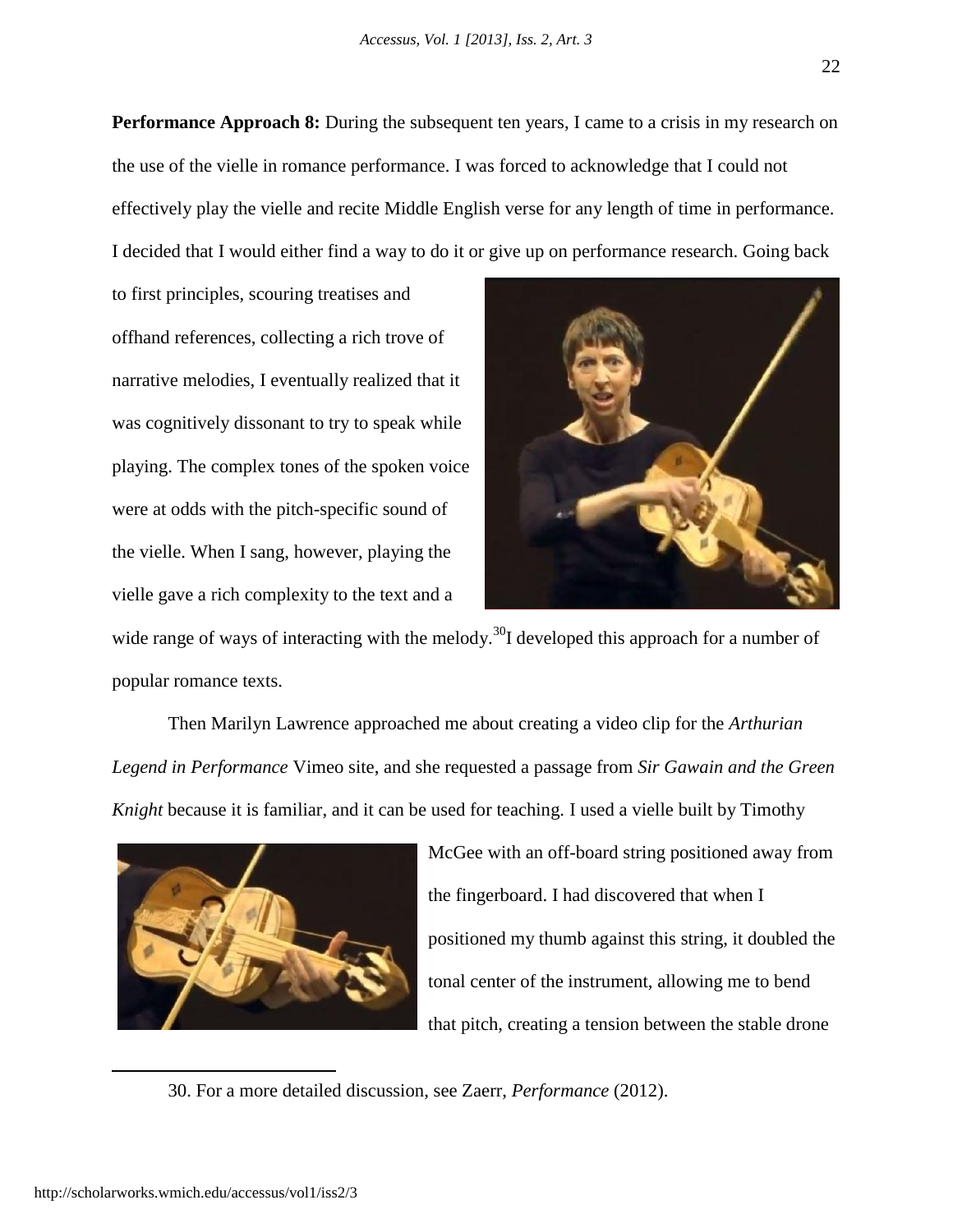and the shifting pitch. I adapted the melody from *Der Jungere Titurel* <sup>31</sup> because this is a documented melody from a related stress-based language, and I incorporated the string-bending thumb for the voice of the Green Knight. I also used microtones.

### *Click [here to view the video clip.](http://vimeo.com/48847395)*

Now I am not as fresh and young as when I first began. I find that my voice is less reliable, and my joints are stiffer. I can still perform, but for how much longer? Like the medieval minstrels, I, too, will fade into the past, and the warm voice of a human performer will be gone forever.

### **Implications**

This retrospective highlights several dimensions of historical performance. Most significantly, performance can reveal features in the text that may not otherwise be evident. The modern adaptation of *Sir Gawain and the Green Knight* allows audiences to experience the story aurally and visually in terms that make sense within our culture. The experience of the poem, not just the words, is thus translated into modern terms. This transformation is similar to what happened to the romances when they moved from French into English.

Performance in Middle English is challenging to audiences of today, but scholars and advanced students can experience simultaneous dimensions of the poem that may have been part of the original presentation: rhythmically varied poetry, visual spectacle, verbal and thematic echoes, and interaction among complex characters. The playfulness of the lady and her surprisingly blatant seduction, the humor of Gawain's uncomfortable situation, and the grotesque character of the beheading when spectators roll the head with their feet, all these are conveyed more vividly in performance than in text on a page.

<sup>31.</sup>Vienna Nationalbibliothek MS 2675.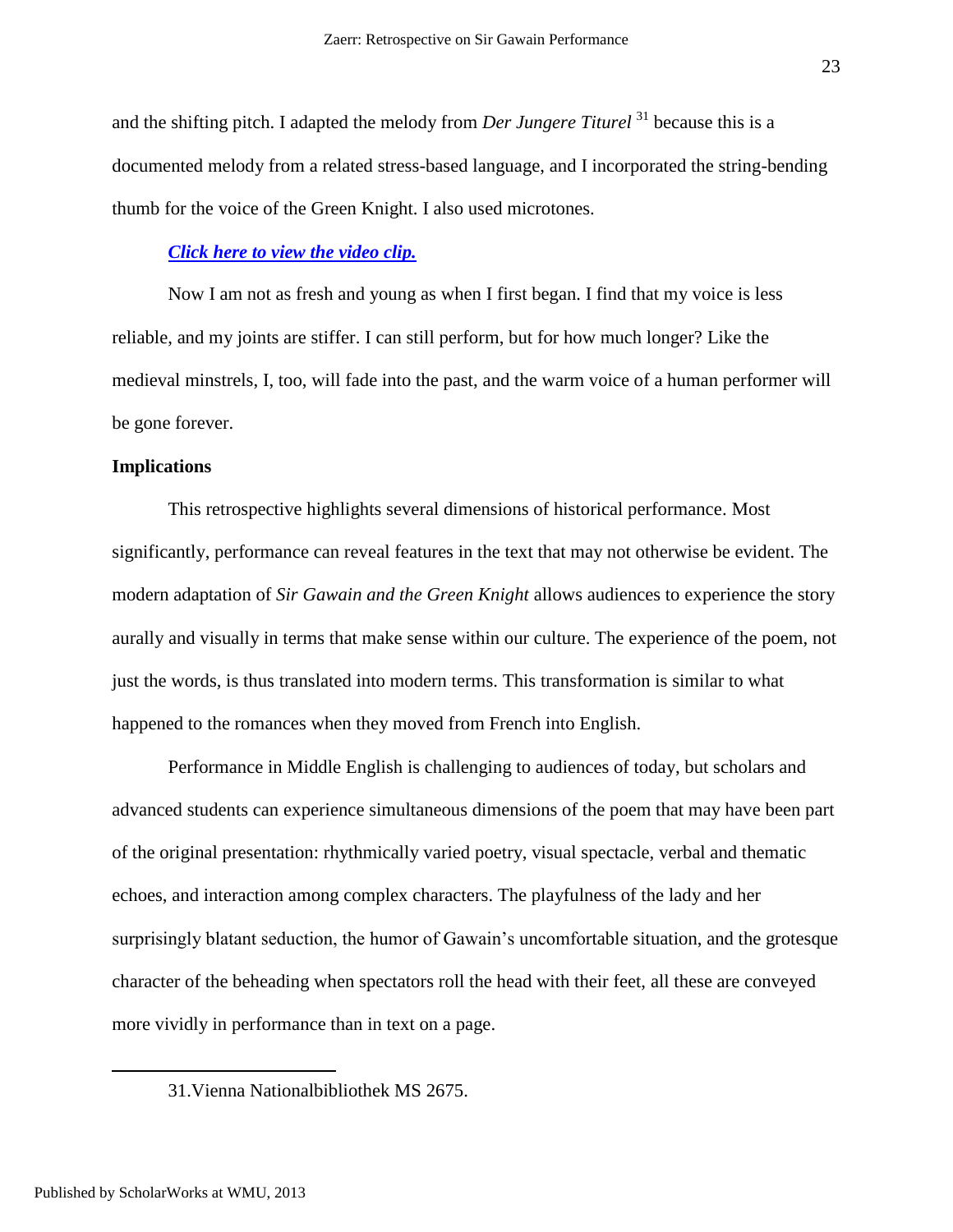Sometimes results provide information that would be difficult to acquire from purely textual evidence. The range of embodiments of *Sir Gawain* presented here can clarify instrumental accompaniment by demonstrating characteristics of the liquid harp, the percussive lute, and the surging vielle. Each instrument interacts with narrative in distinct ways not subject to cultural change.

When informed by historical records, textual analysis, and cultural research, historical performance can reveal possibilities for what performance may have been like in the Middle Ages. The performance of a stable text by one, two, three, or many performers and the fluid transformations between actors and musicians developed in performances of *Sir Gawain and the Green Knight* is supported by available evidence.

As performance theory suggests, some principles of performance were as true in the Middle Ages as they are today. The importance of funding, audience composition, time, place, and situation was just as crucial then as now, and historical performance can point to some of the ways these contingencies may have affected medieval performance.

Then, as now, a single performer would develop over time. My performance with vielle moved from a rather awkward and rigidly structured accompaniment on an instrument tuned like a viola, to a more flexible and free flowing interaction with the text using an instrument that facilitates improvisation. I also corroborated available information from the Middle Ages, demonstrating that it was cognitively reasonable to recite metrical texts from memory while playing vielle. Although historical performance has different goals than other forms of performance, and the range of my performances is partly a result of my growing understanding of medieval narrative, nonetheless, some aspects of my transformations are relevant.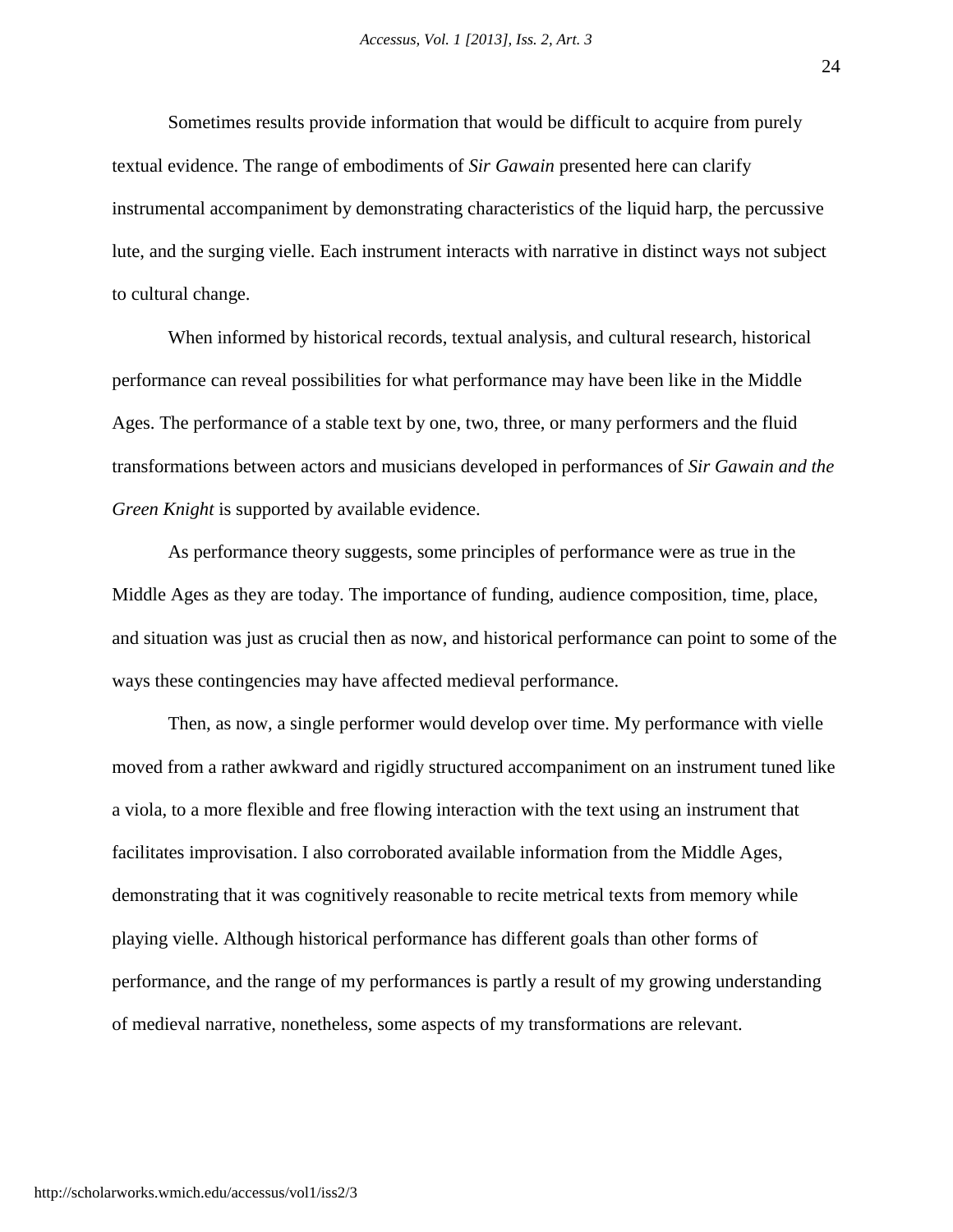A single performer in the Middle Ages would very likely have been involved in many versions of a single text. Today these versions can be documented using recordings. While we have little evidence of how medieval individuals transformed a text over time, recordings can demonstrate the power performance choices can exert within a literary text, choices that in the Middle Ages passed without record. This information can provide a model for a process that would have occurred in the original cultural context.

Recordings, however, have limited value as documentation of live performance. They interact with the viewer in utterly different ways, and they call attention to different features. Modern audiences tend to assume that a video recording captures what happens in a performance, but a key element is missing. Recordings can recreate which notes were played, and which words sung, and how the performer moved, but they lack the relationship that is fundamental to the Middle English romances. "Herkneth," the romances urge, "*y* wol *you* telle." The intimate relationship between performer and audience is inscribed so profoundly throughout the romances that it is easy to miss its importance, to diminish it as a vestige of former practice. No matter whether they were performed or how, the romances present themselves as a living relationship between performer and audience.

While historical performance cannot recreate medieval entertainment, it can provide valuable clues to what that entertainment might have been like, and it can render the material more involving, despite the challenging language. In our culture there is a need for historical performance, for the dynamic challenging of barriers, the highly personal interactions, the compelling stories, and the high drama of medieval entertainment.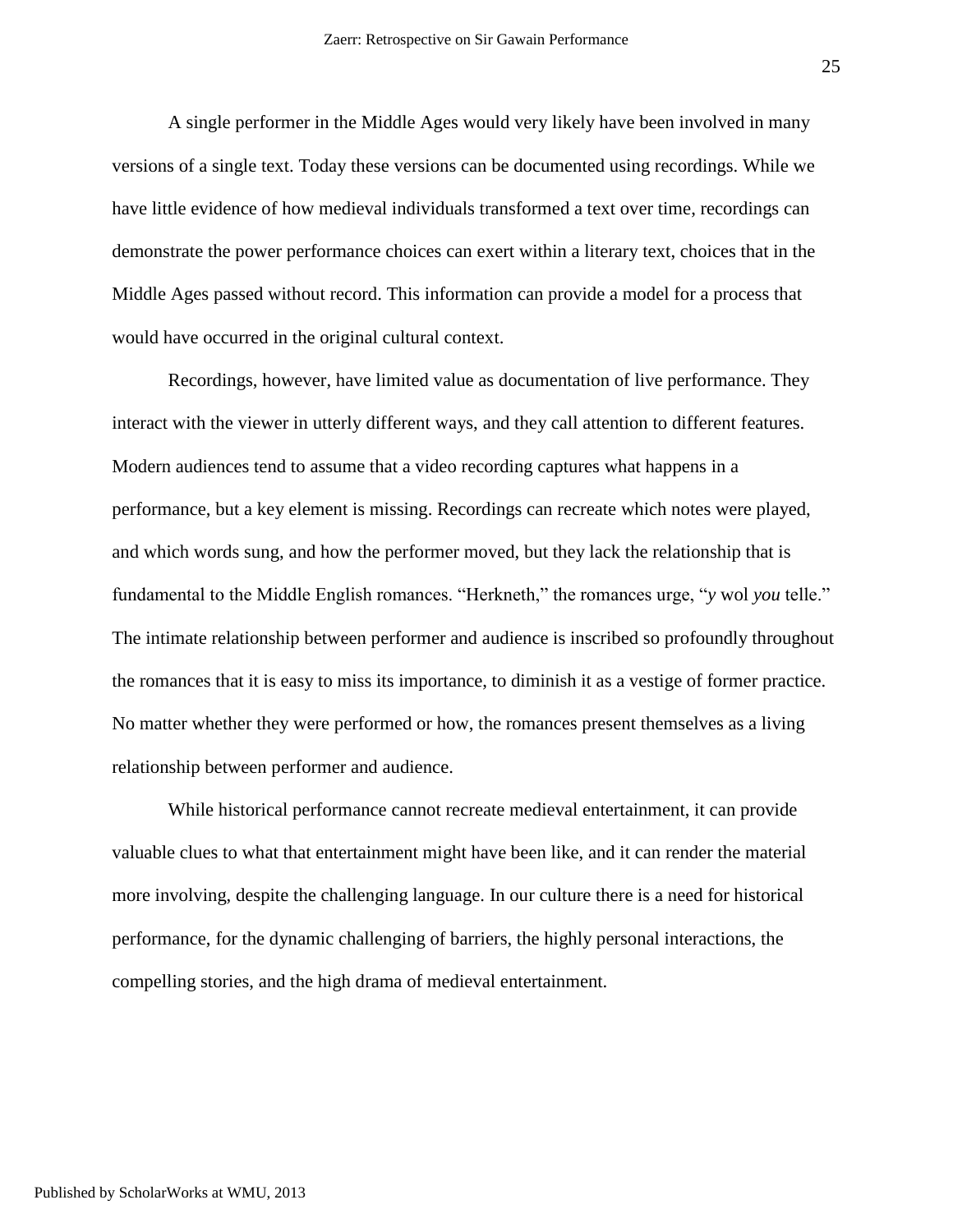### **Bibliography**

Barron, W. R J. *English Medieval Romances* (London: Longman, 1987).

- Baugh, Albert C. "Improvisation in the Middle English Romance." *Proceedings of the American Philological Society* 103 (1959): 418–54.
- ---. "The Middle English Romance: Some Questions of Creation, Presentation, and Preservation." *Speculum* 42 (1967): 1–31.
- Borroff, Marie, trans. *Sir Gawain and the Green Knight.* New York: Norton, 1967.
- Bowles, Edmund. "Musical Instruments at the Medieval Banquet." *Revue Belge de Musicologie* 12 (1958): 41–51.
- Bullock-Davies, Constance. *Menestrellorum Multitudo: Minstrels at a Royal Feast.* Cardiff: University of Wales Press, 1978.
- ---. *Register of Royal and Baronial Domestic Minstrels 1272–1327.* Woodbridge, UK: Boydell, 1986.
- Coldwell, Maria. "Guillaume de Dole and Medieval Romances with Musical Interpolations." *Musica Disciplina* 35 (1981): 54–86.
- Coleman, Joyce. *Public Reading and the Reading Public in Late Medieval England and France.* Cambridge: Cambridge University Press, 1996.
- Cooke, William G. "*The Tournament of Tottenham*: An Alliterative Poem and an Exeter Performance." *Records of Early English Drama* 11, no. 2 (1986): 2–3.
- Coss, P. R. "Aspects of Cultural Diffusion in Medieval England: The Early Romances, Local Society and Robin Hood." *Past and Present* 108 (1985): 35–79
- Crosby, Ruth. "Oral Delivery in the Middle Ages." *Speculum* 11 (1936): 88–110.
- De Marinis, Marco. *The Semiotics of Performance*. Translated by Áine O'Healy. Bloomington: Indiana University Press, 1993.
- Dickson, Thomas et al., eds. *Compota Thesauriorum Regum Scotorum*. 13 vols. Edinburgh: HM General Register House / Her Majesty's Stationery Office, 1877–1978).
- Doane, Alger Nicolaus and Carol Braun Pasternack, eds. *Vox intexta: Orality and Textuality in the Middle Ages*. Madison: University of Wisconsin Press, 1991.
- Dobozy, Maria. *Re-Membering the Present: The Medieval German Poet-Minstrel in Cultural Context.* Turnhout, Belgium: Brepols, 2005.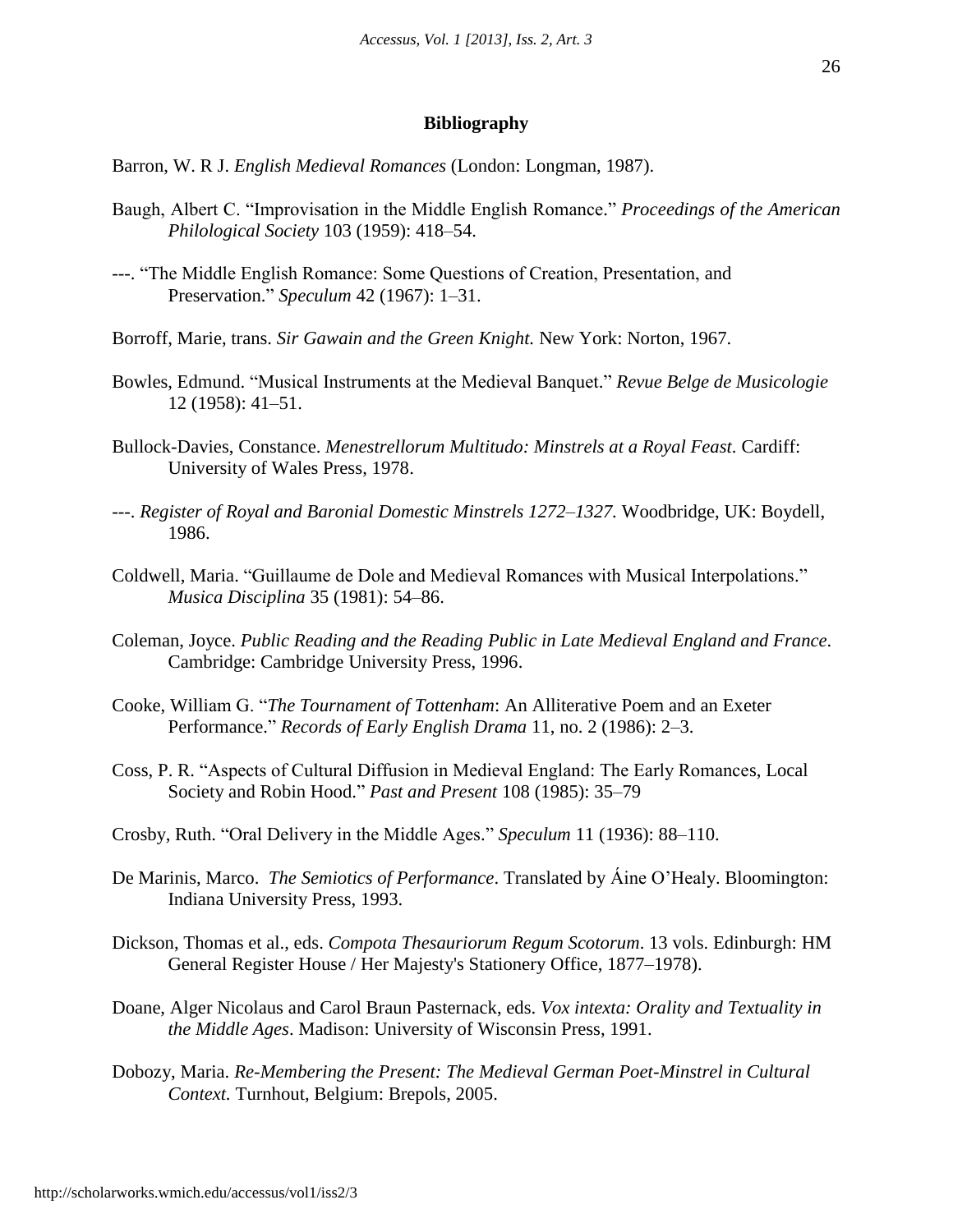- Fewster, Carol. *Traditionality and Genre in Middle English Romance.* Cambridge: D. S. Brewer, 1987.
- Fo, Dario. *The Tricks of the Trade.* Translated by Joe Farrell. New York: Routledge, 1991.
- Foley, John Miles. *The Singer of Tales in Performance.* Bloomington: Indiana University Press, 1995.
- Haynes, Bruce. *The End of Early Music: A Period Performer's History of Music for the Twenty-First Century.* Oxford: Oxford University Press, 2007.
- Huot, Sylvia. "Voices and Instruments in Medieval French Secular Music: On the Use of Literary Texts as Evidence for Performance Practice."*Musica Disciplina* 43 (1989): 63– 113.
- Leech-Wilkinson, Daniel. *The Modern Invention of Medieval Music: Scholarship, Ideology, Performance.* Cambridge: Cambridge University Press, 2002.
- Lord, Albert. *The Singer of Tales.* Cambridge, MA: Harvard University Press, 1960.
- McGee, Timothy J. *The Sound of Medieval Song: Ornamentation and Vocal Style according to the Treatises.* Oxford: Clarendon Press, 1998.
- McGillivray, Murray. *Memorization in the Transmission of the Middle English Romances.* New York: Garland, 1990.
- Nicolaisen, W. F. H., ed. *Oral Tradition in the Middle Ages*. Medieval and Renaissance Texts and Studies 112 (Binghamton: Medieval and Renaissance Texts and Studies, 1995).
- Page, Christopher."Fourteenth-Century Instruments and Tunings: A Treatise by Jean Vaillant? (Berkeley, MS 744)." *The Galpin Society Journal* 33 (1980): 17–35.
- ---. "Jerome of Moravia on the *Rubeba* and *Viella*." *The Galpin Society Journal* 32 (1979): 77– 98.
- ---. "Johannes de Grocheio on Secular Music: A Corrected Text and a New Translation." *Plainsong and Medieval Music* 2, no. 1 (1993): 17–41.
- Parry, Milman.*The Making of Homeric Verse: The Collected Papers of Milman Parry*.Edited by Adam Parry. Oxford: Clarendon Press, 1982.
- Pearsall, Derek. "Middle English Romance and its Audience." In *Historical and Editorial Studies in Medieval and Early Modern English for Johan Gerritsen*. Edited by Mary-Jo Arn and Hanneke Wirtjes. Groningen: Wolters-Noordhoff, 1985, 37–47.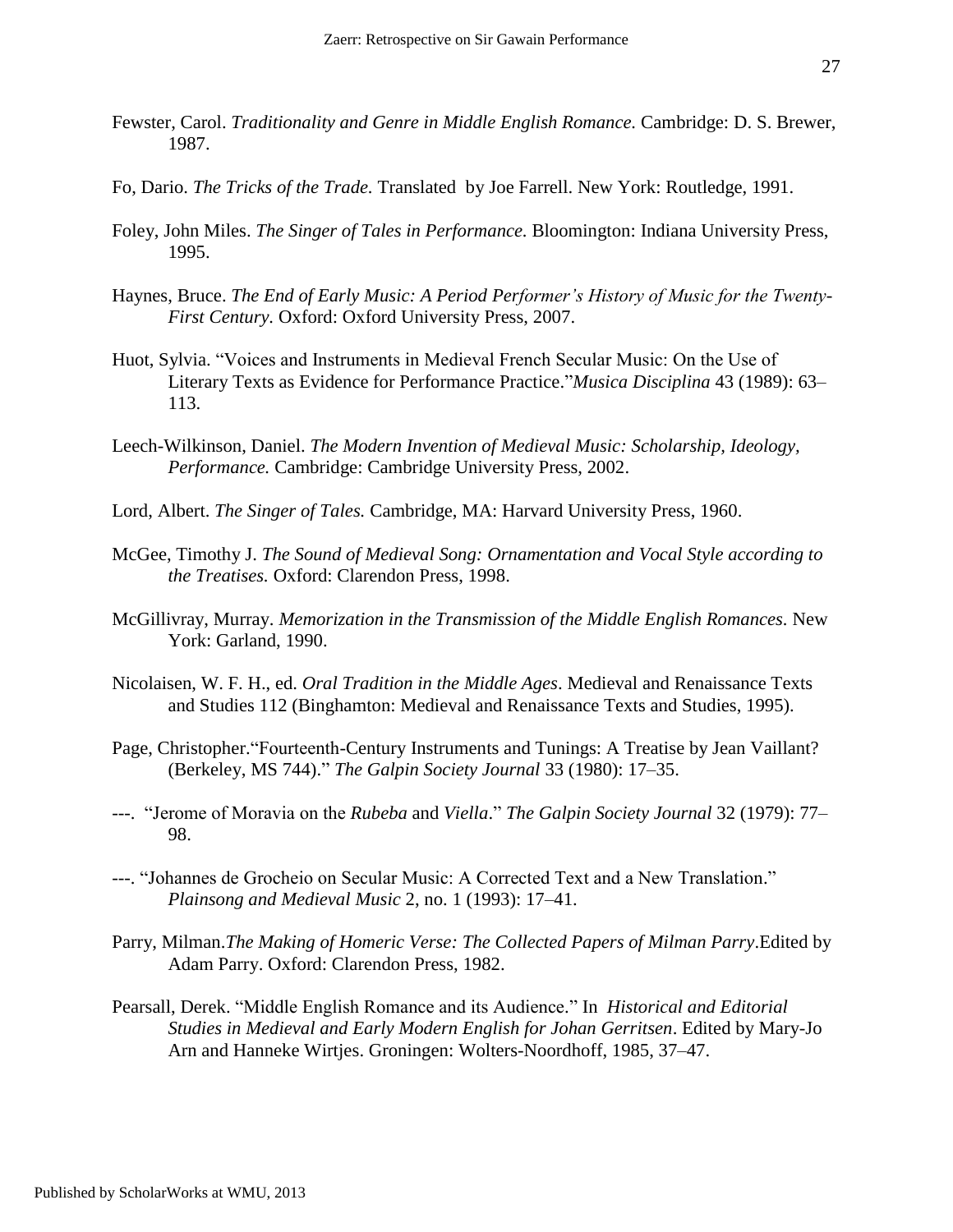- Putter, Ad and Jane Gilbert, ed. *The Spirit of Medieval English Popular Romance.* Harlow: Pearson Education, 2000.
- Rosenberg, Bruce. *Folklore and Literature: Rival Siblings.* Knoxville: University of Tennessee Press, 1991.
- Quinn, William A. and Audley S. Hall. *Jongleur: A Modified Theory of Oral Improvisation and its Effects on the Performance and Transmission of Middle English Romance.* Washington, DC: University Press of America, 1982.
- Rastall, Richard. "The Minstrel Court in Medieval England." *Proceedings of the Leeds Philosophical and Literary Society* 18, no. 1 (1982): 96–105.
- ---. "The Minstrels of the English Royal Households, 25 Edward I–1 Henry VIII: An Inventory." *Royal Musical Association Research Chronicle* 4 (1967): 1–41.
- ---. "Minstrelsy, Church and Clergy in Medieval England." *Proceedings of the Royal Musical Association* 97 (1970-71): 83–98.
- ---. "Some English Consort-Groupings of the Late Middle Ages." *Music and Letters* 55, no.2 (1974): 179–202.
- Reichl, Karl. "Comparative Notes on the Performance of Middle English Popular Romance." *Western Folklore* 62, no. 1 (2003): 63-81.
- Remnant, Mary. *English Bowed Instruments from Anglo-Saxon to Tudor Times.* Oxford: Clarendon Press, 1986.
- Schechner, Richard. *Performance Theory*.New York: Routledge, 1988.
- --- and Willa Appel. *By Means of Performance: Intercultural Studies of Theatre and Ritual.* Cambridge: Cambridge University Press, 1990.
- Southworth, John. *The English Medieval Minstrel.* Woodbridge, UK: Boydell, 1989.
- Stevens, John. *Words and Music in the Middle Ages: Song, Narrative, Dance and Drama, 1050– 1350.* Cambridge: Cambridge University Press, 1986.
- Symes, Carol. *A Common Stage: Theater and Public Life in Medieval Arras.* Ithaca: Cornell University Press, 2007.
- Taylor, Andrew. "Fragmentation, Corruption, and Minstrel Narration: The Question of the Middle English Romances." *The Yearbook of English Studies* 22 (1992): 38–62.
- van Deusen, Nancy. *The Harp and the Soul: Essays in Medieval Music.* Lewiston, NY: Edwin Mellen Press,1989.